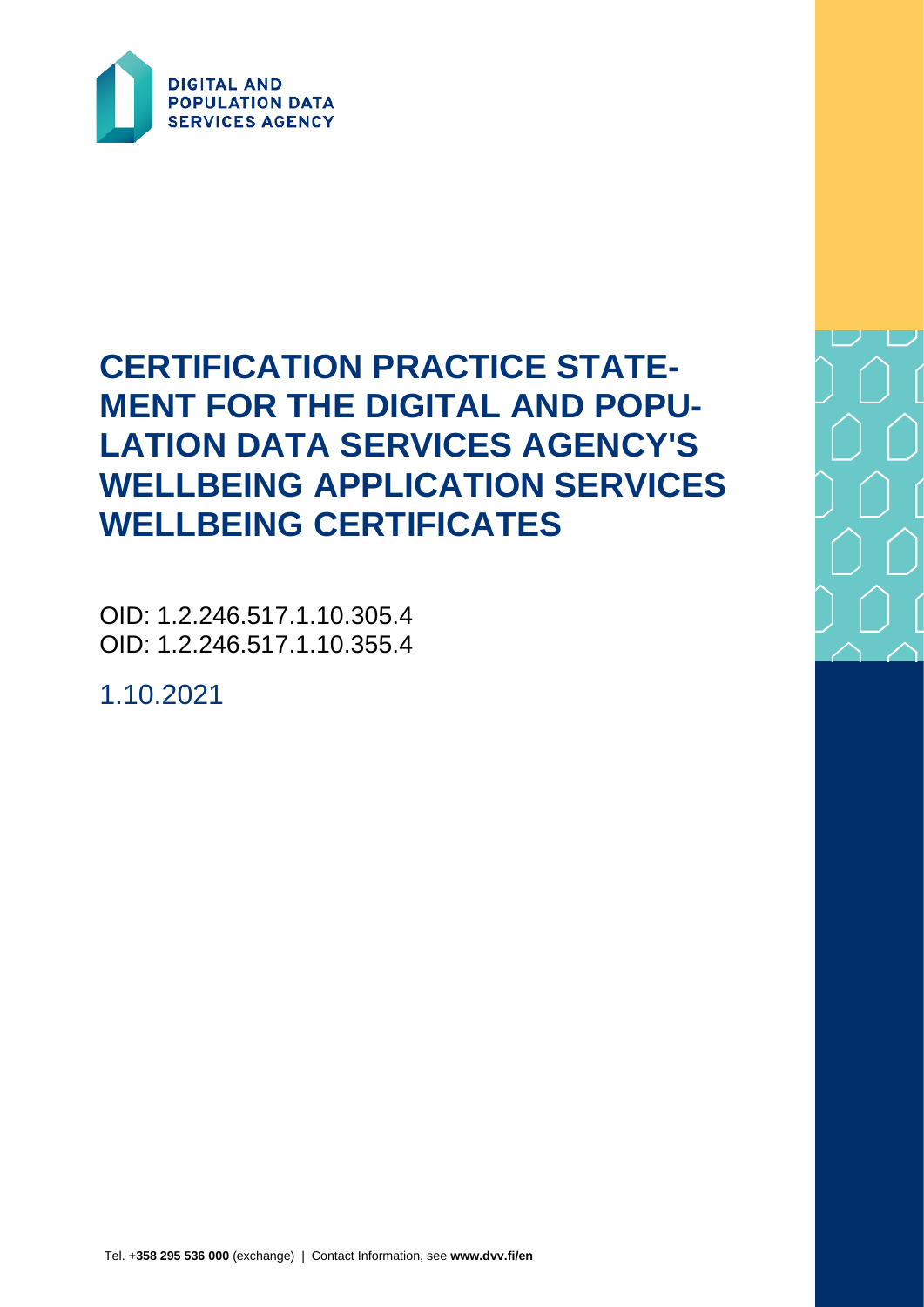

| <b>Document management</b> |                     |  |  |  |  |
|----------------------------|---------------------|--|--|--|--|
| Owner                      |                     |  |  |  |  |
| Prepared by                | <b>Ville Aarnio</b> |  |  |  |  |
| Inspected by               |                     |  |  |  |  |
| Approved by                | Mikko Pitkänen      |  |  |  |  |

| <b>Version control</b> |                                                                                                                                                                                                                                             |               |  |  |
|------------------------|---------------------------------------------------------------------------------------------------------------------------------------------------------------------------------------------------------------------------------------------|---------------|--|--|
| version<br>no.         | what has been done                                                                                                                                                                                                                          | date/person   |  |  |
| v <sub>1.0</sub>       | Version 1.0                                                                                                                                                                                                                                 | 1.6.2021/VA   |  |  |
| v <sub>1.1</sub>       | Added information regarding subscriber's obligation, Added infor-<br>mation regarding ETSI QCP-w, changed the maximum issuance<br>time of certificates, added information regarding CA:s responsibil-<br>ity on checking registrar's domain | 1.10.2021/VA  |  |  |
| $v$ 1.11               | <b>Fixed OID-codes</b>                                                                                                                                                                                                                      | 15.11.2021/VA |  |  |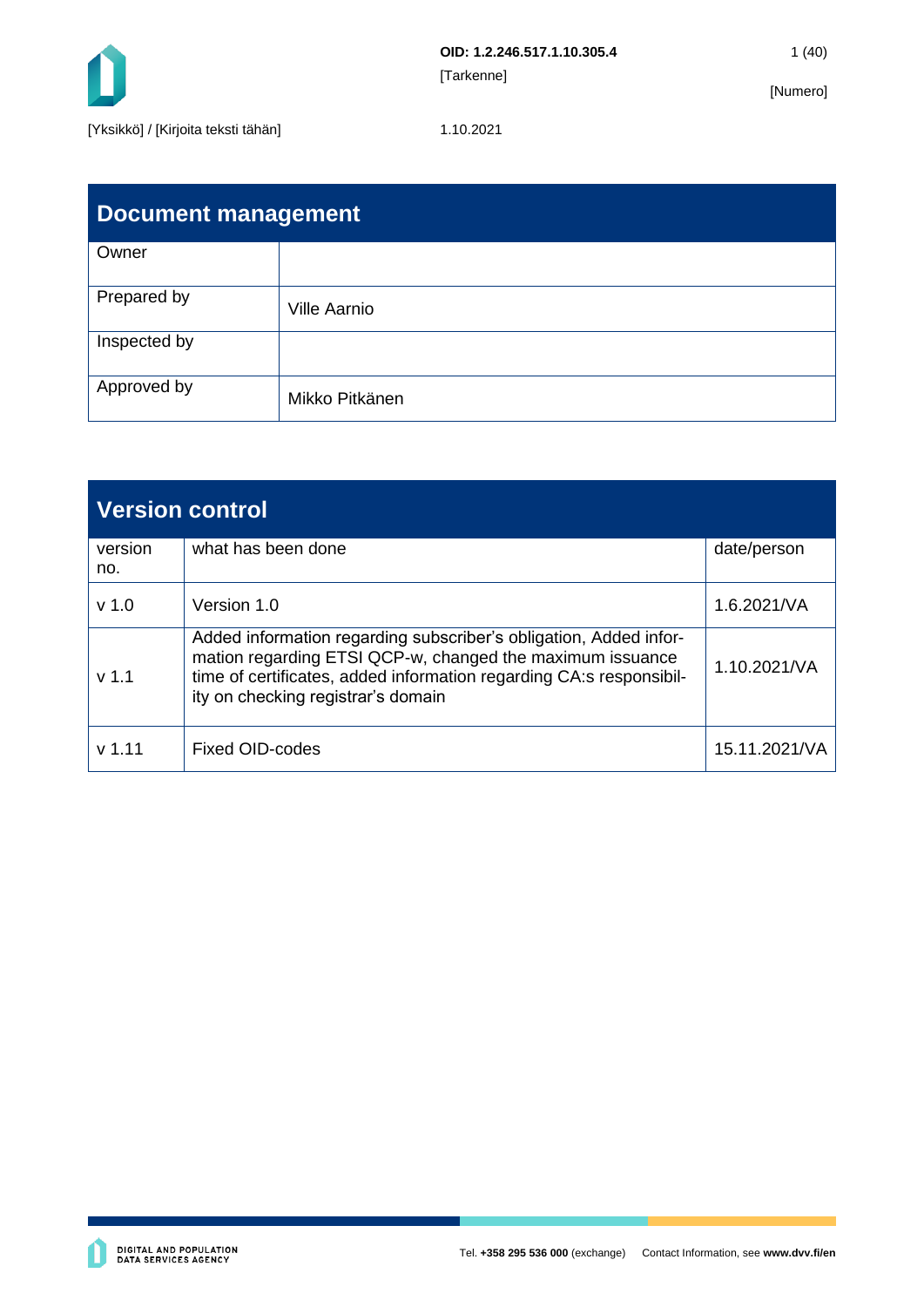

1.10.2021

**Table of contents** 

| 1              |       |  |  |  |  |  |
|----------------|-------|--|--|--|--|--|
| $\mathbf{2}$   |       |  |  |  |  |  |
|                | 2.1.1 |  |  |  |  |  |
|                | 2.2   |  |  |  |  |  |
| $\mathbf{3}$   |       |  |  |  |  |  |
|                | 3.1   |  |  |  |  |  |
|                | 3.2   |  |  |  |  |  |
| 4              |       |  |  |  |  |  |
| 4.1            |       |  |  |  |  |  |
|                | 4.2   |  |  |  |  |  |
|                | 4.2.1 |  |  |  |  |  |
|                | 4.2.2 |  |  |  |  |  |
|                | 4.2.3 |  |  |  |  |  |
|                | 4.3   |  |  |  |  |  |
|                | 4.3.1 |  |  |  |  |  |
|                | 4.3.2 |  |  |  |  |  |
|                | 4.3.3 |  |  |  |  |  |
|                | 4.3.4 |  |  |  |  |  |
|                | 4.4   |  |  |  |  |  |
| $5\phantom{1}$ |       |  |  |  |  |  |
| 5.1            |       |  |  |  |  |  |
| 5.2            |       |  |  |  |  |  |
| 5.3            |       |  |  |  |  |  |
|                | 5.4   |  |  |  |  |  |
|                |       |  |  |  |  |  |
|                | 5.4.2 |  |  |  |  |  |
| 6              |       |  |  |  |  |  |
|                | 6.1   |  |  |  |  |  |
|                | 6.2   |  |  |  |  |  |
|                | 6.3   |  |  |  |  |  |
|                | 6.4   |  |  |  |  |  |
| 7              |       |  |  |  |  |  |
|                | 7.1   |  |  |  |  |  |
|                | 7.2   |  |  |  |  |  |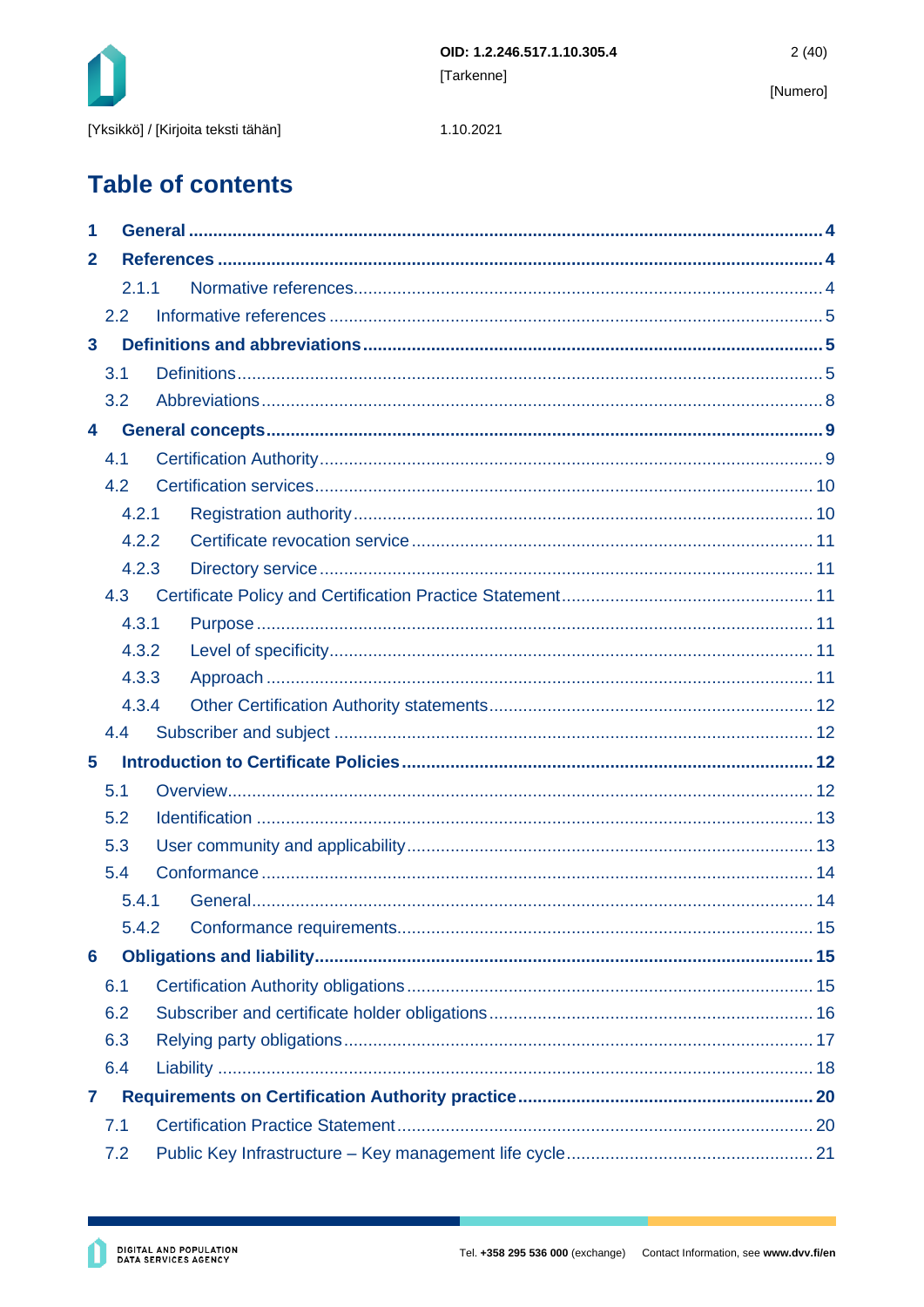

|       | 7.2.1  |  |  |  |
|-------|--------|--|--|--|
| 7.2.2 |        |  |  |  |
|       | 7.2.3  |  |  |  |
|       | 7.2.4  |  |  |  |
|       | 7.2.5  |  |  |  |
|       | 7.3    |  |  |  |
|       | 7.3.1  |  |  |  |
|       | 7.3.2  |  |  |  |
|       | 7.3.3  |  |  |  |
|       | 7.3.4  |  |  |  |
|       | 7.3.5  |  |  |  |
|       | 7.3.6  |  |  |  |
|       | 7.4    |  |  |  |
|       | 7.4.1  |  |  |  |
|       | 7.4.2  |  |  |  |
| 7.4.3 |        |  |  |  |
|       | 7.4.4  |  |  |  |
| 7.4.5 |        |  |  |  |
|       | 7.4.6  |  |  |  |
|       | 7.4.7  |  |  |  |
|       | 7.4.8  |  |  |  |
|       | 7.4.9  |  |  |  |
|       | 7.4.10 |  |  |  |
|       | 7.4.11 |  |  |  |
|       | 7.5    |  |  |  |
| 8     |        |  |  |  |
|       | 8.1    |  |  |  |
| 8.2   |        |  |  |  |
| 8.3   |        |  |  |  |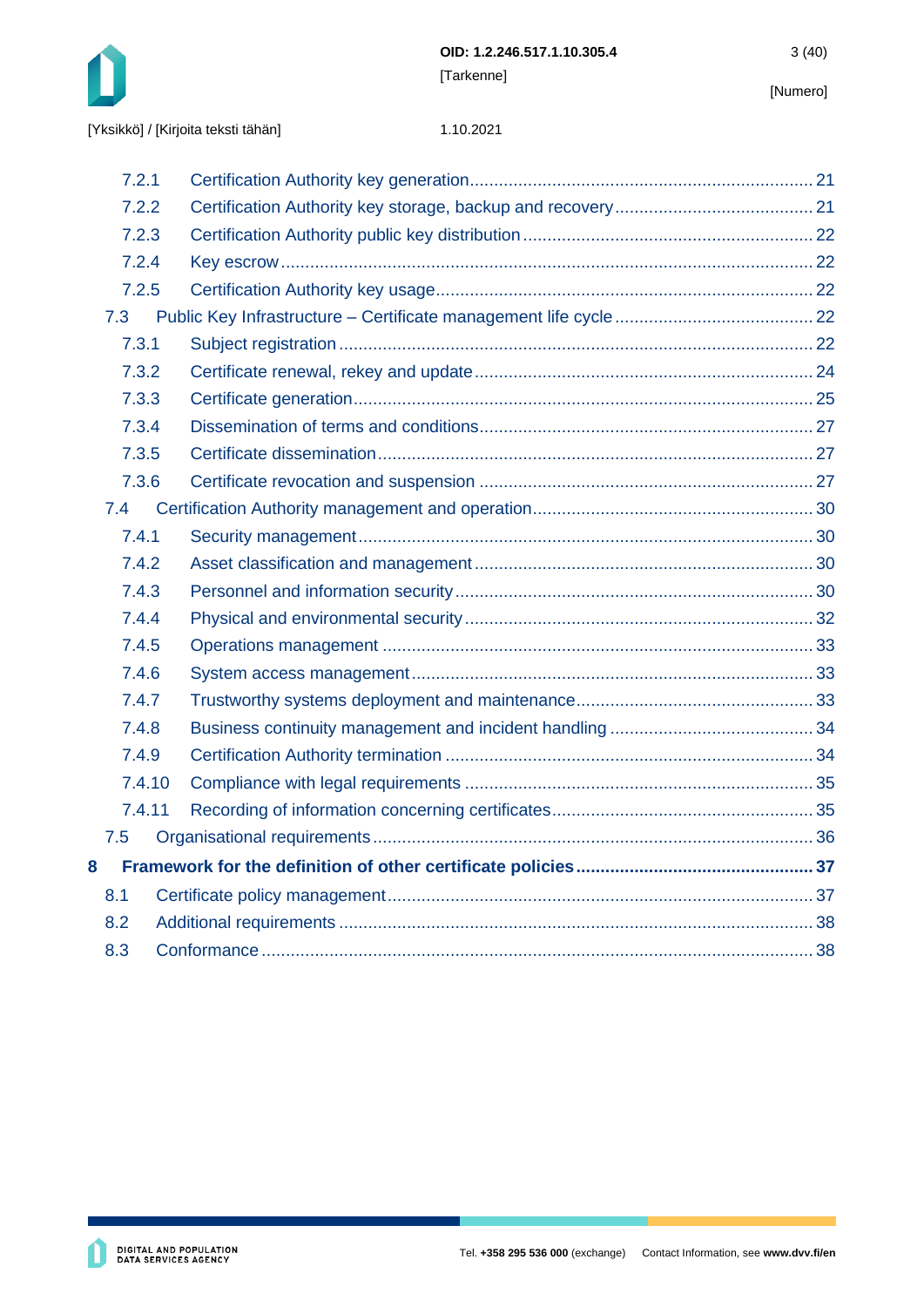

## **CERTIFICATION PRACTICE STATEMENT FOR THE DIGITAL AND POPULATION DATA SERVICES AGENCY'S WELLBEING APPLICATION SERVICES WELLBEING CERTIFICATES**

## <span id="page-4-0"></span>**1 General**

This document describes the requirements set for the Digital and Population Data Services Agency's (hereafter the "Certification Authority") certification functions based on the Public Key Infrastructure (PKI) as well as the scope of application and limits of this document. In addition to this Certification Practice Statement, the principles presented in this document are determined at the practical level in other policy documents supplementing this document.In this document are defined the terms and conditions for wellbeing applications server certificates to guarantee the security of the communications between wellbeing applications. Such applications are for example mobile device applications collecting personal information of the user and delivering it to Kela Omakanta (The Social Insurance Institution of Finland). This document is in compliance with ETSI TS 102 042 v 2.4.1 regarding service certificates. The reference policy employed is the Organizational Validation Certificates Policy (OVCP).

The status and tasks of the Certification Authority have been established by the Act on the Digital and Population Data Services Agency (304/2019), previously knowns as Population Register Centre.

The server certificates described in this certificate practice statement adhere to the ETSI QCP-w (0.4.0.194112.1.4) certificate policy for European Union (EU) qualified website authentication certificates

## <span id="page-4-1"></span>**2 References**

## <span id="page-4-2"></span>**2.1.1 Normative references**

The construction of the foundations for the Certification Authority's (CA's) PKI was based on the following legislation, standards and guidelines:

[1] the Act on Strong Electronic Identification and Trust Services (617/2009);

[2] the Act on Electronic Services and Communication in the Public Sector (13/2003);

[3] the Act on the Openness of Government Activities (621/1999);

[4] IETF RFC 3647 Internet X.509 Public Key Infrastructure: Certificate Policy and Certification Practices Framework (11/2003);

[5] ETSI TS 102 042 V2.1.2: Electronic Signatures and Infrastructures (ESI); Policy requirements for certification authorities issuing public key certificates (2010-04);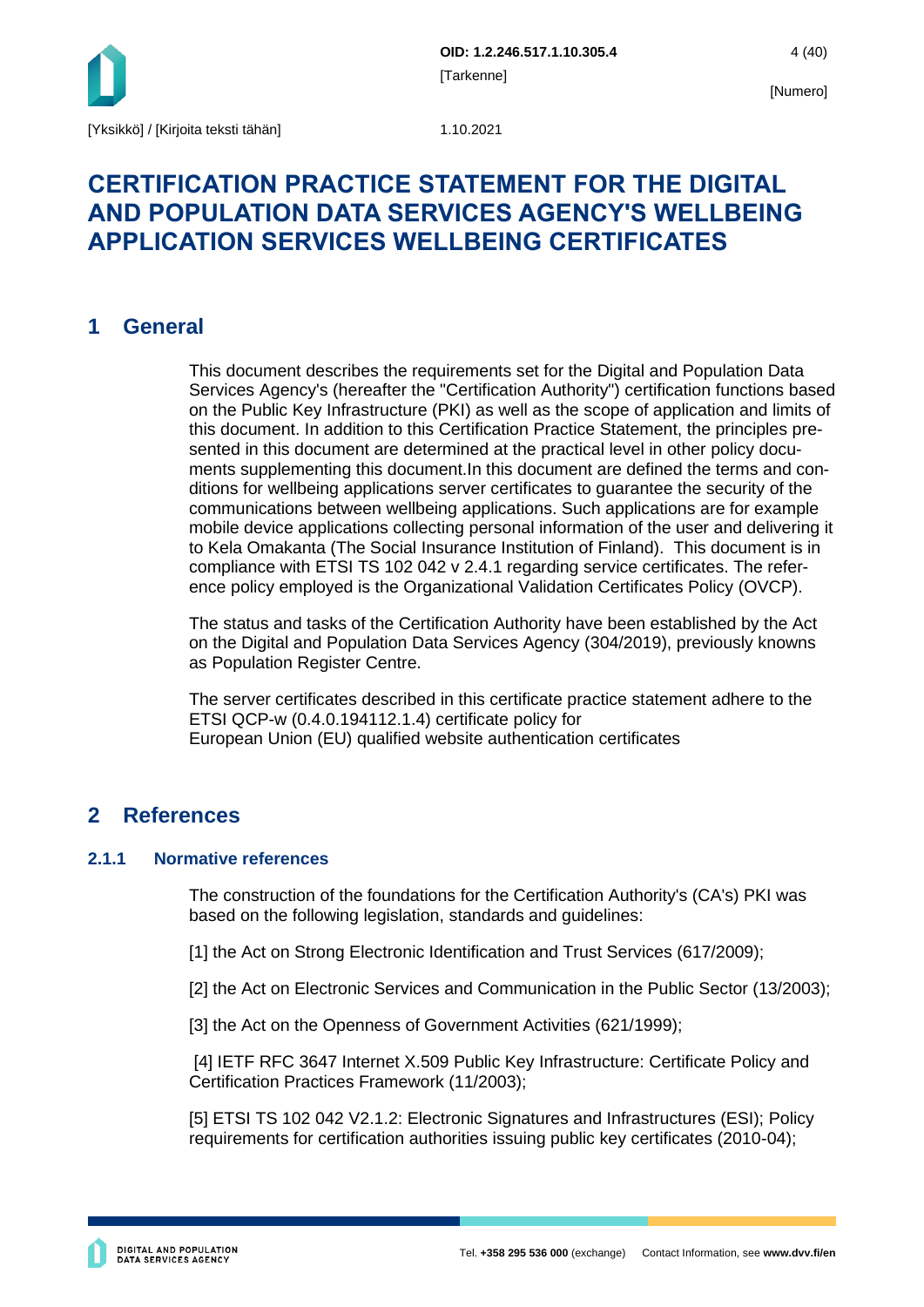

[6] FICORA regulation 72/2016;

[7] the Government Information Security Management Board VAHTI 5/2004: Assurance of Critical Central Government Information Systems;

[8] ISO/IEC 27002: Information technology - Security techniques - Code of practice for information security management;

The following principles shall apply to document interpretation:

- 1. Most headings and subheadings of the Certification Practice Statement are based on international standardisation [RFC 3647]. In document interpretation the text shall prevail over headings.
- 2. A general condition set for the CA shall be that it must meet all the requirements set in this Certification Practice Statement for the CA.

## <span id="page-5-0"></span>**2.2 Informative references**

The following referenced documents are not essential to the use of the present document but they assist the user with regard to a particular subject area. For non-specific references, the latest version of the referenced document (including any amendments) shall apply.

[i.1] Regulation (EU) No 910/2014 of the European Parliament and of the Council of 23 July 2014 on electronic identification and trust services for electronic transactions in the internal market and repealing Directive 1999/93/EC

## <span id="page-5-1"></span>**3 Definitions and abbreviations**

## <span id="page-5-2"></span>**3.1 Definitions**

Asymmetric encryption: In asymmetric encryption there is a pair of keys is used, one of which is public and the other private. A message encrypted with the public key can only be decrypted using the private key of the key pair in question.

Attribute: Information of permanent nature required to specify a professional and their professional rights;

Certificate applicant: An organisation or individual person that applies for a certificate and that is reliably identified during the application process.

Certificate holder (subscriber): An organisation or individual person whose details and public key have been certified by the electronic signature of the Certification Authority (CA) and that holds the private key associated with the certificate.

Certificate information system: An information technology system consisting of certificate systems, telecommunications, the certificate directory and Certificate Revocation List service, advice and revocation service, and certificate and card administration.

The unique object identifier of the Certification Practice Statement is part of certificate information content.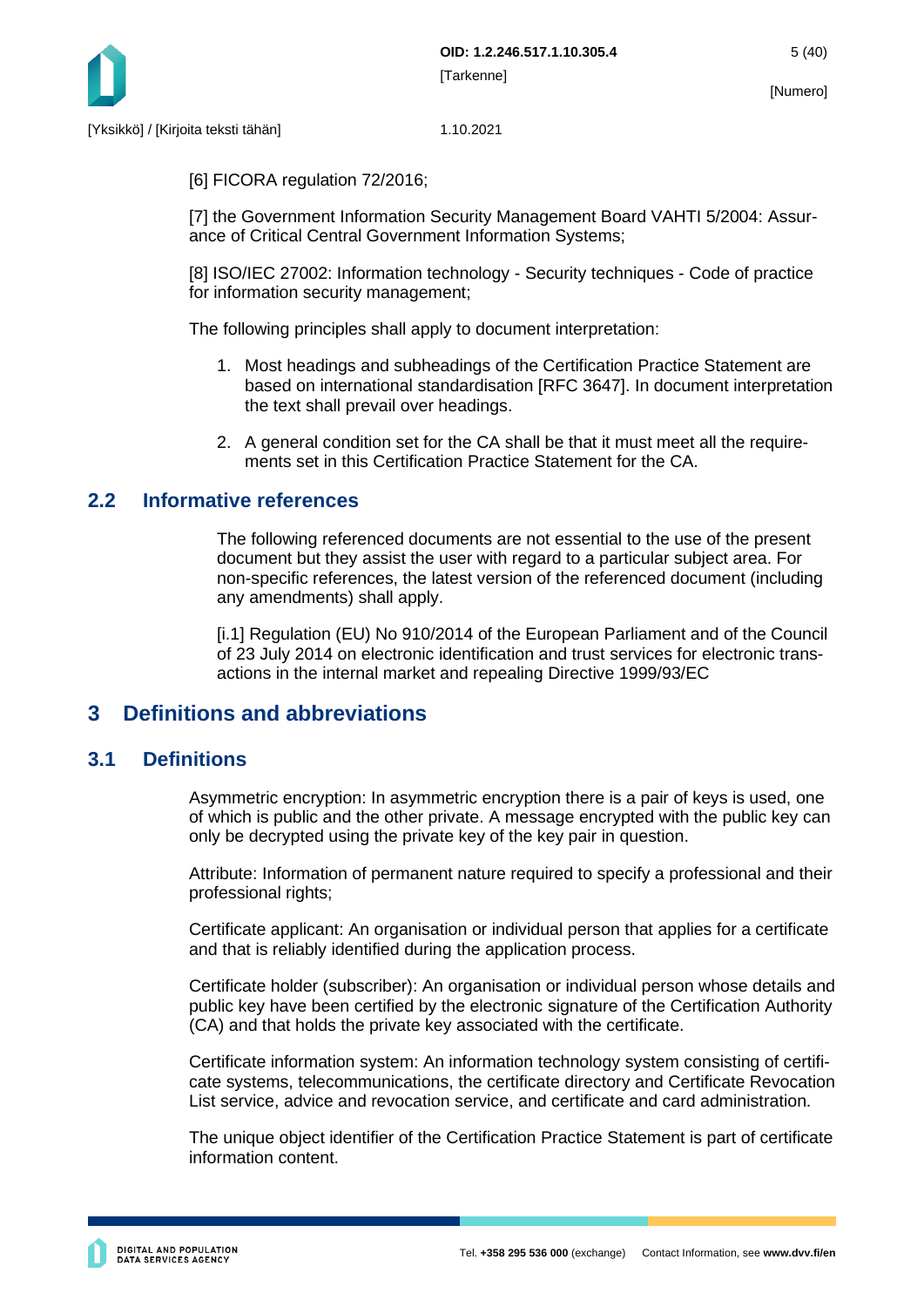

Certificate Policy: A document that describes the principles followed when issuing certificates and the responsibilities of the relying parties. The Certificate Policies published by the Digital and Population Data Services Agency (DPDSA) are accessible by the public. Each Certificate Policy is assigned a unique object identifier.

Certificate Revocation List (CRL): A list of certificates revoked during their validity period and of their revocation times that is electronically signed and published by the Certification Authority (CA). The publication date of the current and subsequent Certificate Revocation List is also specified in the list. All revoked certificates are included in the Certificate Revocation List. NBL See ITU-T Recommendation X.509.

Certificate system: The information technology system used to create certificates, sign Certificate Revocation Lists and publish them in a directory.

Certificate usage and intended use: In this document certificate usage refers to the usage of both the certificate itself and the usage of the keys associated with the certificate. For example, certificate usage for electronic signatures refers to both the usage of a private key for signing and the usage of a public key and certificate for signature authentication.

Certificate: An electronic attestation that links signature authentication data to the signer (subject) and confirms the subject's identity. The certificate contains the unique object identifier of the related Certification Practice Statement.

Certification Authority (CA): An organisation issuing certificates that is responsible for producing certificates and that draws up a Certificate Policy describing its operations as well as a Certification Practice Statement. NB! See Clause 4.1.

Certification Authority certificate: Contains the name of the Certification Authority (CA), its country and its public key.

Certification Authority private key: A private key used to sign certificates issued and Certificate Revocation Lists published by the Certification Authority (CA).

Certification Practice Statement: A description of the manner in which the Certification Authority (CA) implements its Certificate Policy. Each Certification Practice Statement is assigned a unique object identifier.

Directory service: A public internet service providing access to all of the certificates issued by the Certification Authority (CA) as well as the CA's certificates and Certificate Revocation Lists.

Electronic signature: a PKI signature attached to a message that can be used to reliably verify message content and signer identity.

Key pair: A pair of intertwined keys used in public-key cryptography, one of which is public and the other private. The purpose of the keys is specified in the certificate. NB! See Clause 4.3.

OCSP Online Certificate Status Protocol

OVCP Organizational Validation Certificates Policy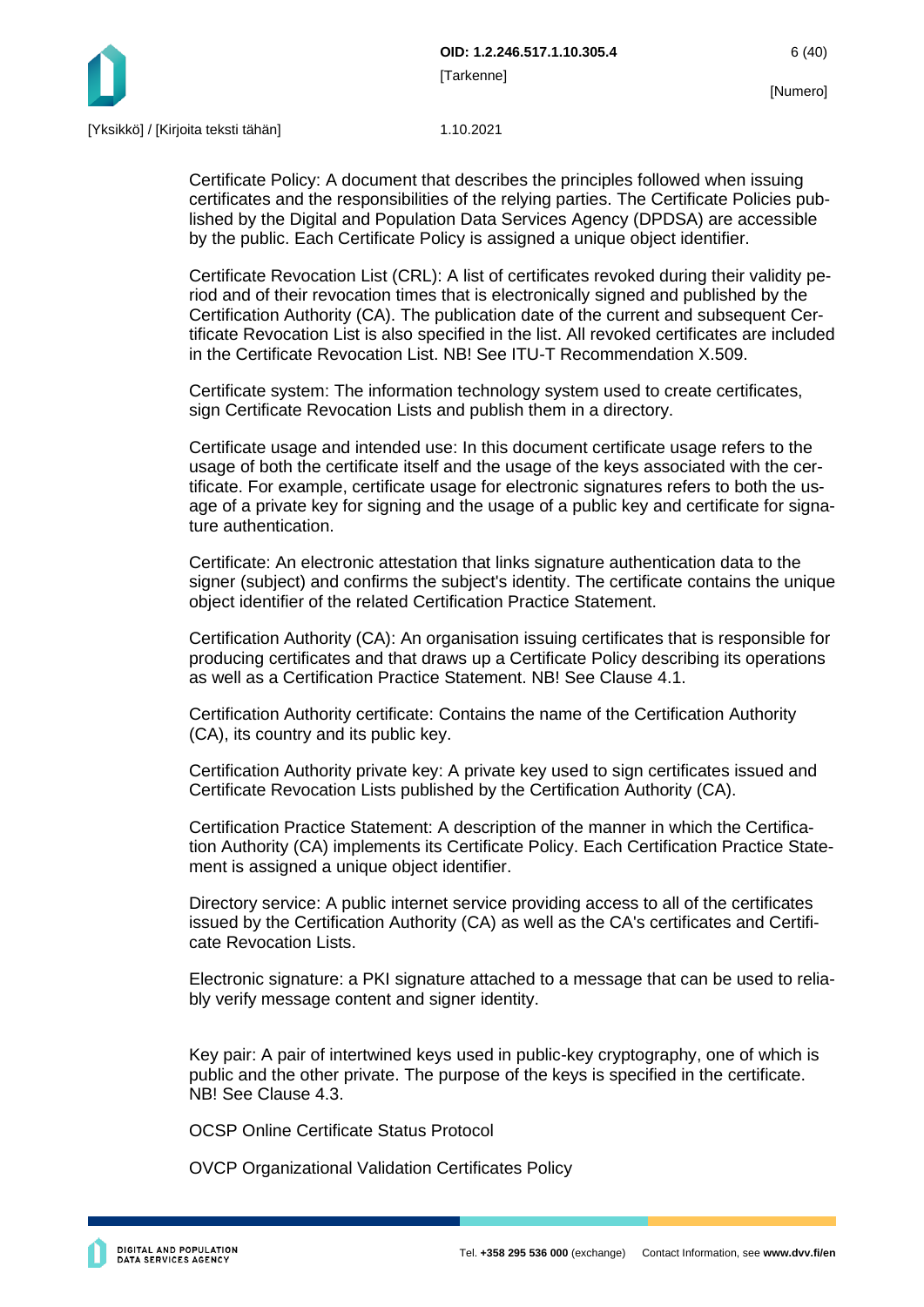

PKI Disclosure Statement: A document that discloses critical information about the Certificate Policy and Certification Practice Statement.

Private key: The private part in a key pair used in asymmetric encryption (public-key cryptography). A certificate holder's private key is stored in a secured environment to protect it against unauthorised access.

Public key cryptography: An information security service, such as the electronic identification of persons, produced using public and private keys, certificates and asymmetric encryption.

Public Key Infrastructure (PKI): An information security infrastructure in which information security services are produced using public-key cryptography.

Public key: The publicly-disclosed key in a key pair used in asymmetric encryption. The Certification Authority (CA) provides its electronic signature to verify that a public key belongs to the certificate holder. The public key is part of the certificate data content.

Registration authority: The registration authority verifies the identity of certificate applicants in accordance with the Certificate Policy and Certification Practice Statement on behalf and at the responsibility of the Certification Authority (CA).

Relying party: A party that acts in reliance on certificate information and uses the certificate for a variety of information security services such as the electronic identification of the certificate holder and the verification of electronic signatures. NB! See RFC 3647

Revocation service: The Certification Authority's service where the CA receives certificate revocation requests, revokes certificates and transmits information about certificate revocation to the certificate system.

RSA algorithm and RSA key: The RSA algorithm is a commonly used public key algorithm. The private and public keys associated with the service certificate are RSA keys.

Secure user device: A device which holds the user's private key, protects this key against compromise and performs signing or decryption functions on behalf of the user.

Server certificate for e-services: A file-based certificate intended for uses such as receiving and sending encrypted messages to and from a shared mailbox. The file contains both the certificates and the associated public and private key.

Server certificate: A service certificate used to identify a server and establish an SSL/TLS encrypted connection between servers. Examples of these include certificates intended for web server use that help users verify the server's trustworthiness. A set of information comprising the public key and identifiers of the service provider using the Public Key Infrastructure (PKI) that the Certification Authority (CA) has created and signed using its private key.

Service certificate: A collective term for server and email service certificates.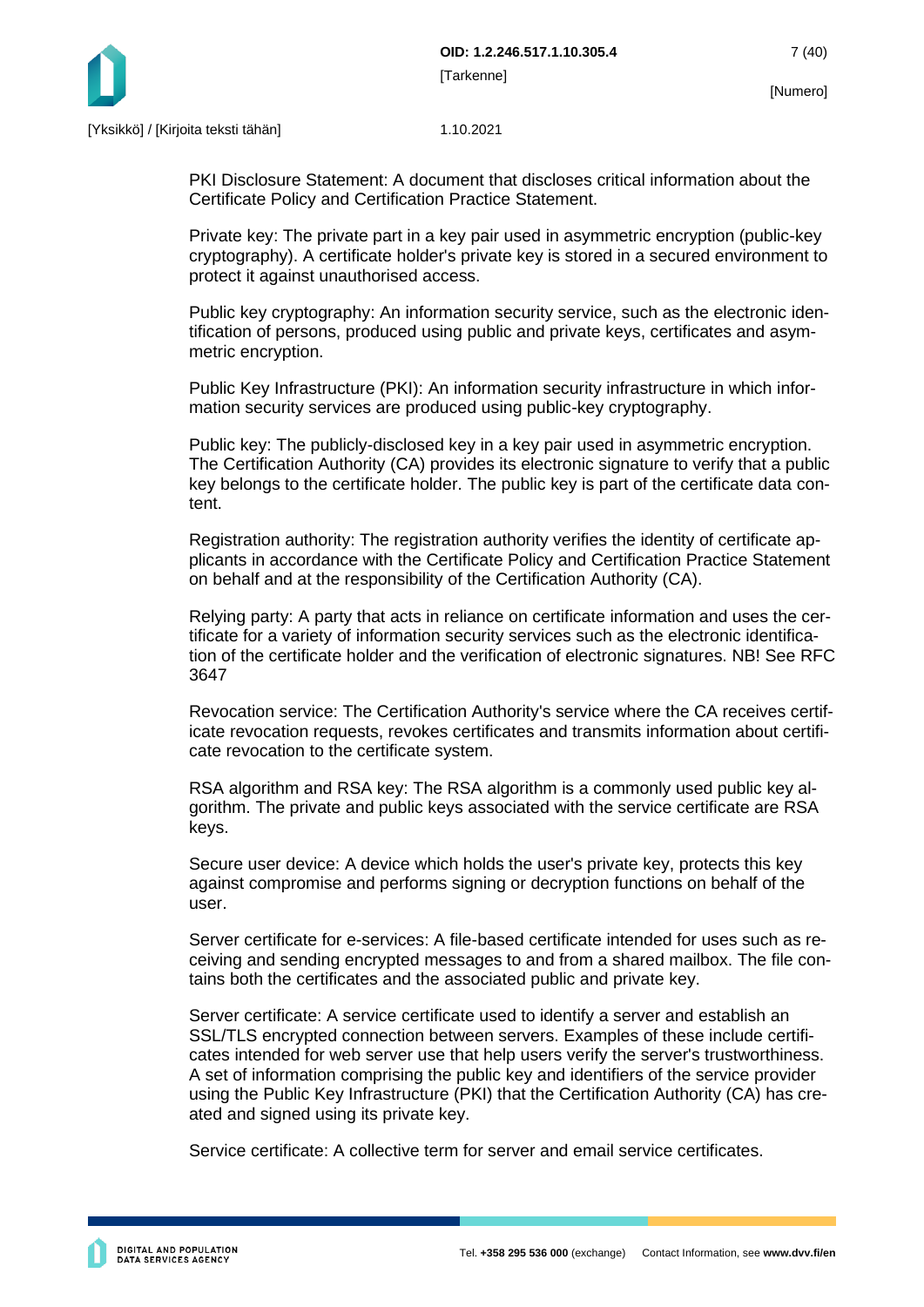

Wellbeing applications certificate: Wellbeing applications server certificates to guarantee the security of the communications between wellbeing applications. Such applications are for example mobile device applications collecting personal information of the user and delivering it to Kela Omakanta (The Social Insurance Institution of Finland).

## <span id="page-8-0"></span>**3.2 Abbreviations**

CA Certification Authority

CP Certificate Policy

CPS Certification Practice Statement

CRL Certificate Revocation List

CSP Certification Service Provider

EEC Elliptic Curve Cryptography

EVC Extended Validity Certificate

EVCP Extended Validity Certificate Policy

FINEID Finnish Electronic Identification

HSM Hardware Security Module

HTTP Hypertext Transfer Protocol

ISO 27001, ISO/IEC 27001

LDAP Lightweight Directory Access Protocol

OID Object Identifier

PDS PKI Disclosure Statement

PKI Public Key Infrastructure

DPDSA Digital and Population Data Services Agency

RSA Rivest, Shamir, Adleman A commonly used public key algorithm, asymmetric algorithm

SSL Secure Socket Layer

TLS Transport Layer Security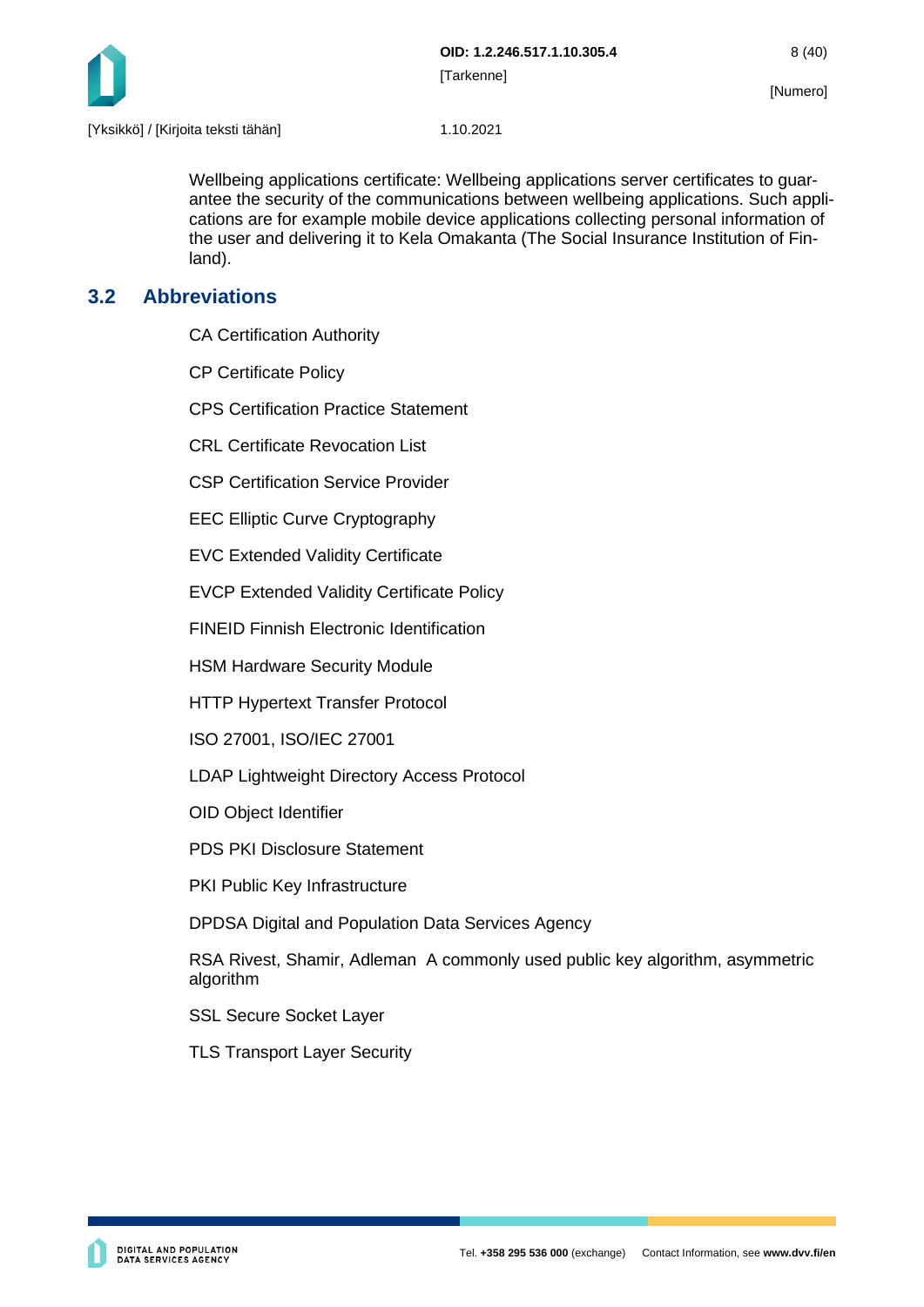

## <span id="page-9-0"></span>**4 General concepts**

## <span id="page-9-1"></span>**4.1 Certification Authority**

The Certification Authority (CA) is an organisation issuing and producing certificates upon the operations of which certification service users (i.e. subscribers and relying parties) rely. The CA shall have the overall responsibility for the provision of certification services specified in Clause 4.2. The CA shall be identified in the certificate as the certificate issuer and qualified certificates shall be signed with its private key.

The CA may use other parties to provide components of its certification service. The CA shall, however, always have overall responsibility and must ensure that the requirements set in this document are met. The CA may, for example, subcontract all service components, including the certificate generation service. The key used to sign certificates shall, however, be specified as belonging to the CA and the CA shall remain the bearer of the overall responsibility for meeting the requirements set in this document as well as responsibility for the issue of certificates issued to the public.

The CA shall be the certification service provider issuing certificates and fulfil the following terms and conditions:

> • The CA undertakes to comply with the terms and conditions of the Certificate Policy.

• The CA shall draw up the Certification Practice Statement and other policy instructions that supplement the Certificate Policy.

• The CA shall maintain sufficient financial capacities to secure the activities specified in the Certificate Policy and Certification Practice Statement. The CA shall be responsible for certification activity and related risks and require that certificate system providers take appropriate risk management measures to protect themselves against operational risks.

• The CA shall maintain a register of authorised registration authorities.

• Decisions on cross-certification shall be made by the CA in cooperation with other CAs.

• The CA shall be responsible for the lifecycle of key pairs created by it (generation, storage, backups, publication and withdrawal) and the publication of Certificate Revocation Lists.

The CA undertakes to:

1. provide certification, directory and revocation services specified in the Certificate Policy;

2. provide the administration and monitoring functions described in Clauses 4 to 6 of this Certification Practice Statement;

3. reliably identify certificate applicants;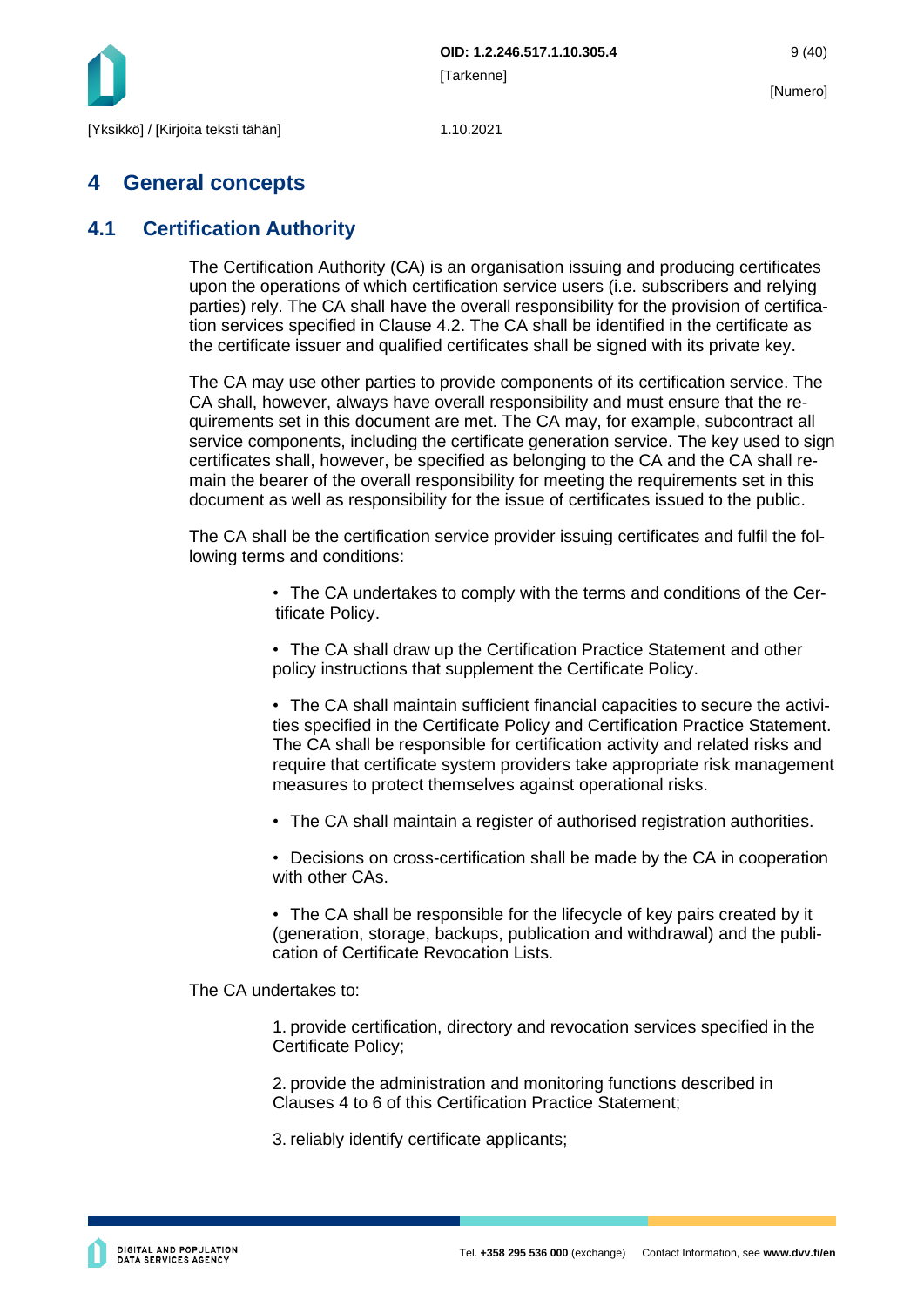

4. issue certificates in compliance with this Certification Practice Statement;

5. comply with existing laws and decrees and regulations and guidelines issued under them and support the rights of certificate users and relying parties;

6. ensure the performance of sufficient independent audits in compliance with the Certification Practice Statement;

7. bear responsibility for the CA's functionality; and

8. comply with all the terms and conditions of the Certificate Policy and this Certification Practice Statement.

The CA may also decide to provide additional functions or services related to the certificate system.

The CA shall be responsible for ensuring that the information contained in certificates is in compliance with this Certification Practice Statement.

## <span id="page-10-0"></span>**4.2 Certification services**

#### <span id="page-10-1"></span>**4.2.1 Registration authority**

The registration authority acting in compliance with the Certificate Policy must fulfil the following terms and conditions:

- The registration authority undertakes to meet the requirements set in this Certification Practice Statement.
- The registration authority must be authorised and registered by the Certification Authority (CA).

• The registration authority shall be responsible for the identification of certificate applicants.

• The registration authority shall be responsible for the trustworthiness of registration point personnel. The registration authority must obtain sufficient proof of the trustworthiness of employees hired and ensure the continuous trustworthiness of its authorised personnel. The CA shall approve the registration point personnel on the basis of information provided by the registration authority.

The registration authority under the Certificate Policy must undertake to:

1. comply with existing legislation and regulations and instructions issued under it;

2. provide the administration and monitoring functions required under Clauses 4 to 6 of this Certification Practice Statement;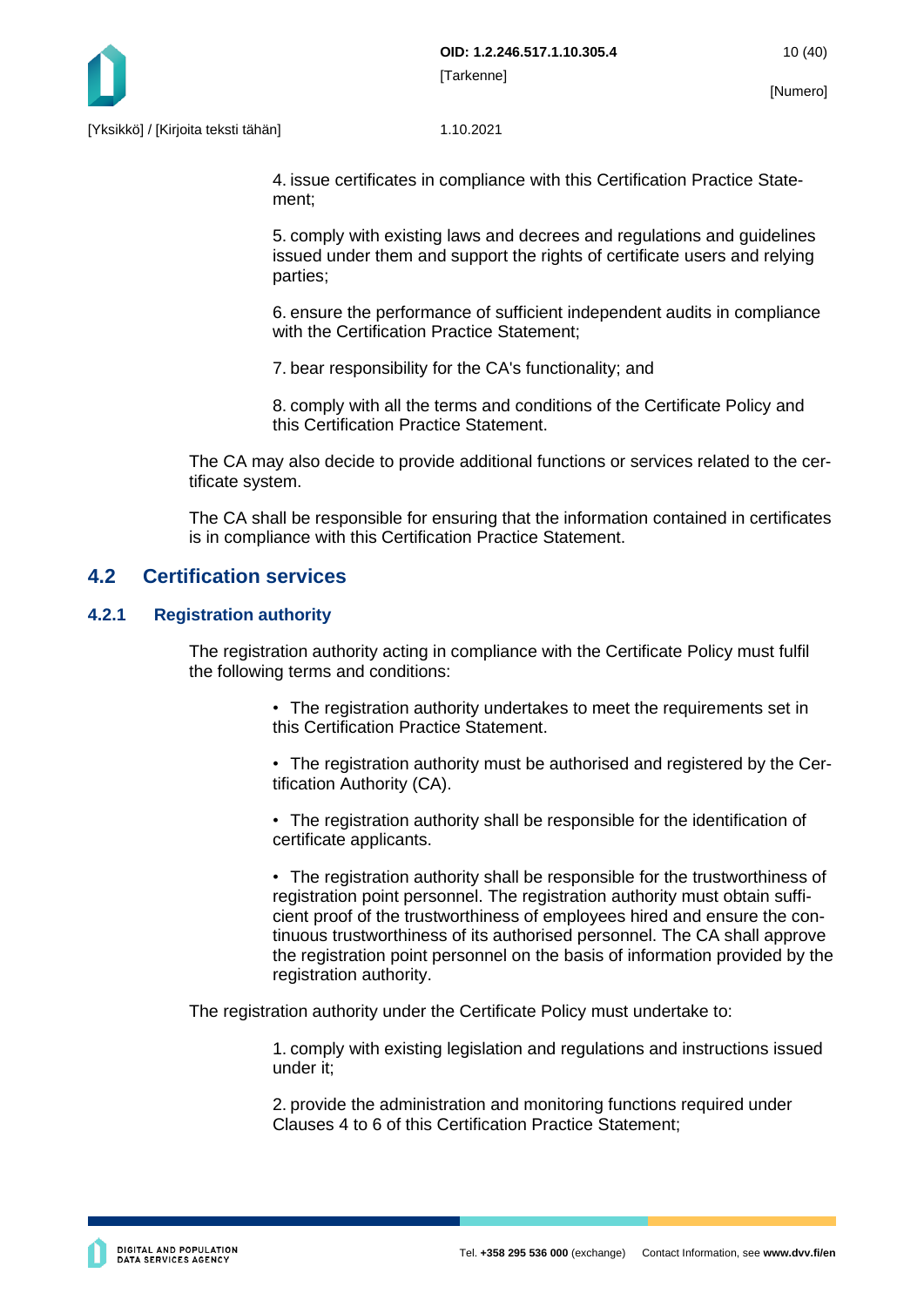

3. perform the certificate applicant identification procedure in accordance with Clauses 4 to 6 of this Certification Practice Statement and the Certificate Policy and submit the applicant's details to the CA for certificate generation;

4. carry out the agreed assignments and support the rights of certificate users and relying parties; and

5. comply with all the terms and conditions of the Certificate Policy and this Certification Practice Statement related to the registration service.

The registration authority may also provide additional functions or services authorised by the CA. The registration authority shall be responsible for all of the registration services provided by it. The registration authority for the service certificate shall be the Digital and Population Data Services Agency.

#### <span id="page-11-0"></span>**4.2.2 Certificate revocation service**

The certificate revocation service shall revoke the service certificates that the certificate holder or Certification Authority (CA) requests to be revoked before the end of their validity period. All revoked certificates shall be included in the Certificate Revocation List.

Reasons for service certificate revocation may include the illegal disclosure or suspected illegal disclosure of the certificate holder's private key.

### <span id="page-11-1"></span>**4.2.3 Directory service**

The directory service is a public internet service providing access to all of the certificates issued by the CA as well as the CA's certificates and Certificate Revocation Lists. The directory service shall be available online at ldap://ldap.fineid.fi.

## <span id="page-11-2"></span>**4.3 Certificate Policy and Certification Practice Statement**

### <span id="page-11-3"></span>**4.3.1 Purpose**

The Certificate Policy is a description produced by the Certification Authority (CA) regarding the procedures and principles to be followed when issuing certificates. The Certification Practice Statement is a more detailed description of the CA's activities.

#### <span id="page-11-4"></span>**4.3.2 Level of specificity**

The Certification Practice Statement provides a more detailed description than the Certificate Policy of the practices implemented by the Certification Authority (CA) regarding the issue and other administration of certificates. It determines how a specific CA meets the technical, organisational and procedural requirements specified in the Certificate Policy.

#### <span id="page-11-5"></span>**4.3.3 Approach**

The Certificate Policy and the Certification Practice Statement are very different from each other in terms of approach. The Certificate Policy is defined independently of the details of a specific Certification Authority's (CA) operating environment, while the Certification Practice Statement is drawn up specifically in accordance with a CA's organisational structure, policies and methods, premises and information technology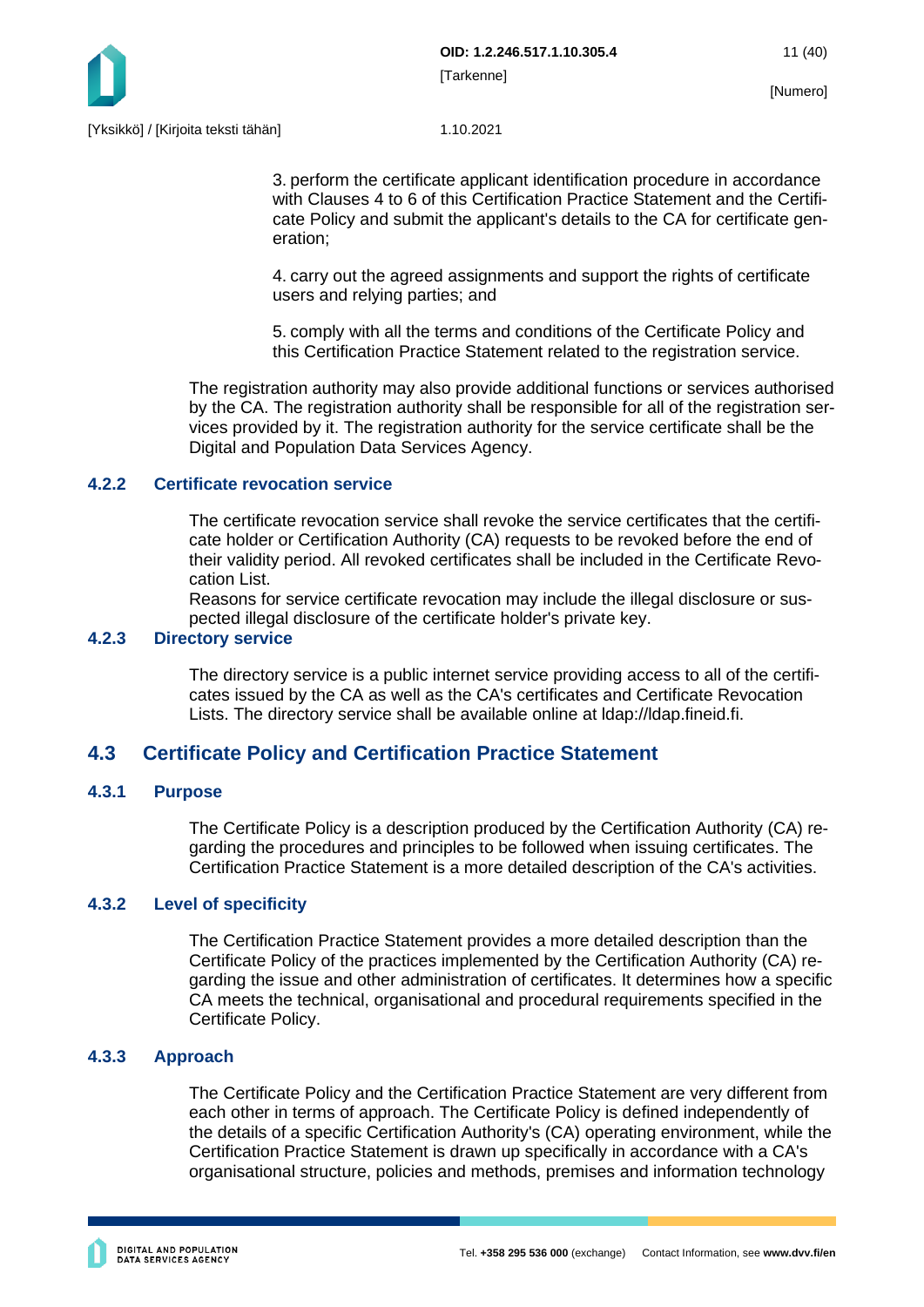

environment. A Certificate Policy may be defined by a certification service user but a Certification Practice Statement is always defined by a certificate provider.

#### <span id="page-12-0"></span>**4.3.4 Other Certification Authority statements**

In addition to the Certificate Policy and the Certification Practice Statement, the Certification Authority (CA) may also publish other documents pertaining to its activities. Such terms and conditions of use may include a variety of commercial terms and conditions or documents such as those related to a specific Public Key Infrastructure. Although customers are not necessarily informed about such terms and conditions, they may still be applied to a case.

The PKI Disclosure Statement is a part of the CA's terms and conditions of use related to the functioning of the Public Key Infrastructure. The CA should make the PKI Disclosure Statement available to both subscribers and relying parties.

## <span id="page-12-1"></span>**4.4 Subscriber and subject**

The "subscriber" shall mean a party (organisation or individual person) who applies to the Certification Authority (CA) for certificates and has a contractual relationship with the CA. The "subject" shall mean a party (organisation or individual person) to whom a certificate has been issued. The subscriber bears responsibility towards the CA for the use of the private key associated with the certificate based on a public key, while the subject is the individual that can be authenticated by the private key and that has control over its use.

In the case of certificates issued to individuals for their own use the subscriber and subject can be the same entity. In other cases, such as certificates issued to employees, the subscriber and subject are different. The subscriber can, for example, be the employer and the subject can be an employee.

Within the present document these two terms are used with this explicit distinction wherever it is meaningful to do so, although in some cases the distinction is not always crystal clear.

## <span id="page-12-2"></span>**5 Introduction to Certificate Policies**

## <span id="page-12-3"></span>**5.1 Overview**

A Certificate Policy is a description produced by the Certification Authority (CA) regarding the procedures and principles to be followed when issuing certificates. The Certification Practice Statement is a more detailed description of the CA's activities.

The Certification Practice Statement shall apply to the Digital and Population Data Services Agency's (DPDSA's) service certificates. The service certificate is a certificate issued by the DPDSA that is used for the certification of a service provider's (organisation's or private individual's) server or service.

The certificate is a set of information that associates the authentication data in conjunction with authentication or encryption with the certificate holder and verifies the service certificate holder. The information in the certificate is electronically signed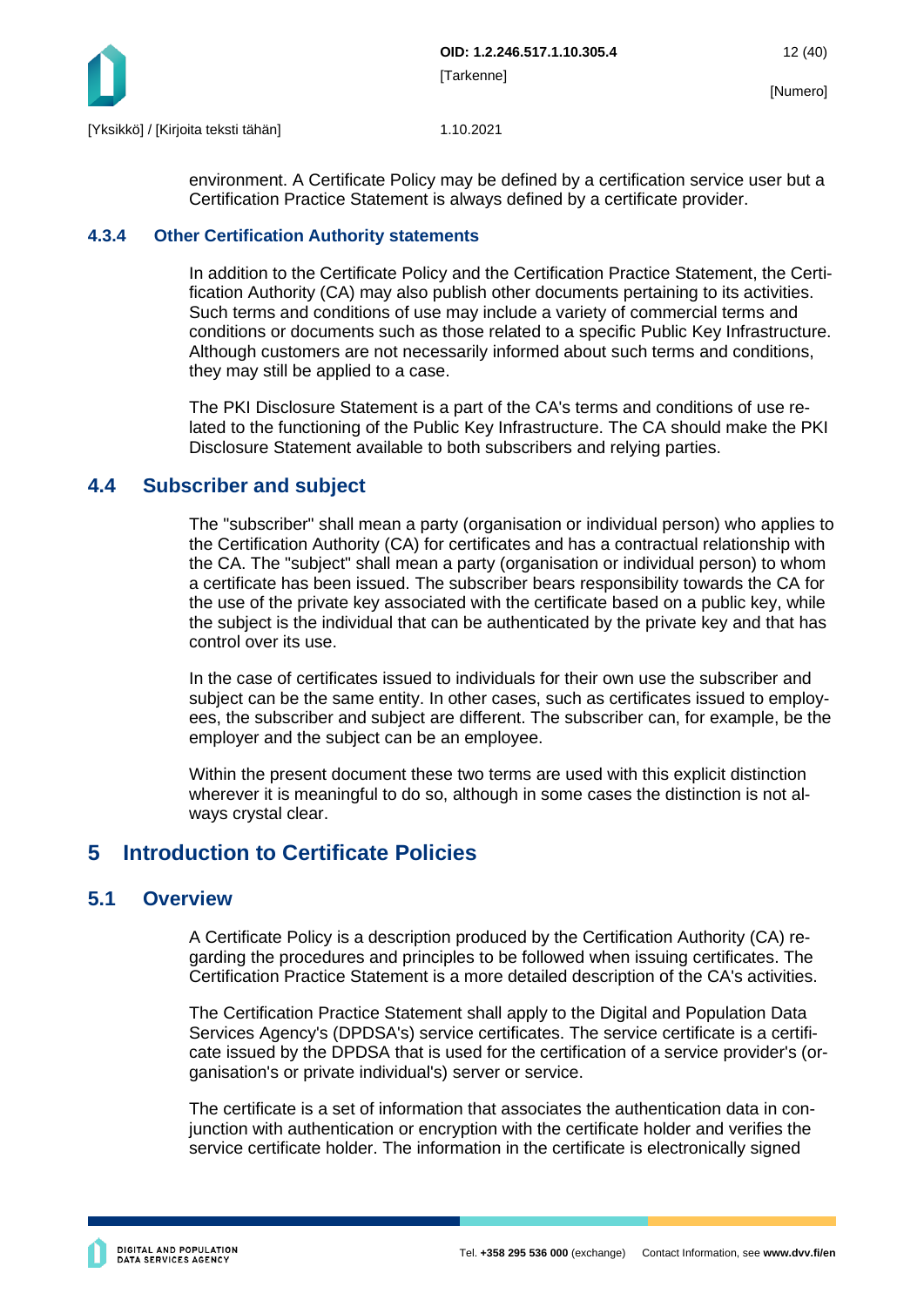

using the CA's private key. Certificates issued under this Certification Practice Statement shall be based on the Public Key Infrastructure (PKI).

Server certificates may be used for the identification of services. The server certificate shall enable the service user to verify the authenticity of the service provider.

The DPDSA's Certification Practice Statement shall have its unique object identifier (OID). The CA's functions shall include certificate, directory and revocation service provision and registration. See Clause 4.2 for a more detailed description of these functions.

## <span id="page-13-0"></span>**5.2 Identification**

A certificate shall have two object identifiers (OID). One of them shall specify which ETSI TS 102 042 Certificate Policy is applied to the certificate and the other one shall be the unique OID for the Certification Practice Statement.

The Certificate Policy shall also have the DPDSA's own OID that determines the Certificate Policy.

The OIDs shall be as follows:

The OID for the ETSI TS 102 042 policy applied (OVCP): 0.4.0.2042.1.3 [itu-t(0), identified-organization(4), etsi(0), other-certificate-policies(2042), policy-identifiers(1), ovcp (7)];

the OID for the Certification Practice Statement for DPDSA's wellbeing applications server certificates:1.2.246.517.1.10.305.4 and 1.2.246.517.1.10.355.4.

the OID for the Certificate Policy for the DPDSA's service certificates: 1.2.246.517.1.10.305 and 1.2.246.517.1.10.355.

The Certificate Policy, its PKI Disclosure Statement and Certification Practice Statements are available online at www.fineid.fi.

## <span id="page-13-1"></span>**5.3 User community and applicability**

The intended use of server certificates issued in accordance with this Certification Practice Statement shall be server identification and telecommunications encryption. Certificates can be used in accordance with their intended use without limitations in government applications and services as well as those provided by a private person.

The Certificate Policy and Certification Practice Statement contain requirements relating to the obligations of the Certification Authority (CA), registration authority, certificate holders and relying parties as well as to issues related to legislation and settlement of disputes.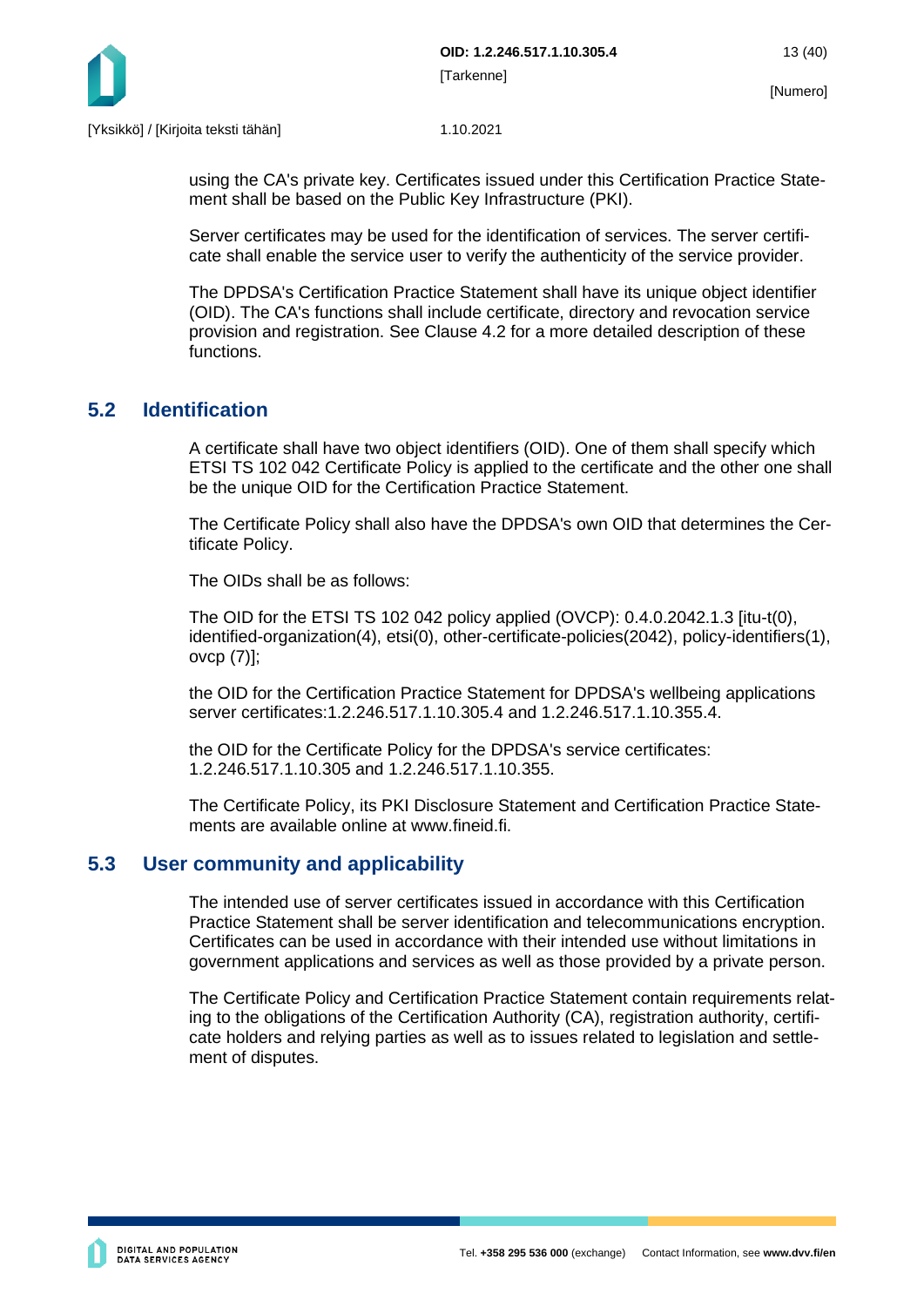

## <span id="page-14-0"></span>**5.4 Conformance**

#### <span id="page-14-1"></span>**5.4.1 General**

The Certification Authority (CA) shall produce certification services under the terms and conditions specified in this Certification Practice Statement and be responsible for their functioning towards the certificate holder. The CA shall be responsible for the functioning of the entire certificate system, including for registration authorities and technical suppliers used. This Certification Practice Statement has been registered by the Digital and Population Data Services Agency. Certificate Policy documents shall be published on the www.fineid.fi website where they shall be accessible by all. The CA's activities shall be audited every year and whenever major changes take place in the system. Certificate audit reports shall be available on request.

#### *Information security audits*

The Digital and Population Data Services Agency (DPDSA) shall conduct information security audits of the premises, equipment and activities of its technical suppliers as appropriate.

The DPDSA's information security audits shall be conducted by external auditors that are independent of the Certification Authority (CA).

The audit subject matter shall be determined on the basis of the Act on Strong Electronic Identification and Trust Services (617/2009) or, where the audit is conducted by the DPDSA, on the basis of the ISO 27001 Information Security Management Standard, the DPDSA's information security policy or technical supply agreements. The information security aspects audited shall include confidentiality, integrity and availability.

Audits shall assess the Certificate Policy, Certification Practice Statement and application instructions as well as their compliance with the ETSI TS 102 042 standard regarding the entire certificate organisation and system.

#### *Measures taken in the event of anomalies*

Any anomalies detected shall be recorded in the audit report and measures in response shall be taken in accordance with legislation, the ISO 27001 Information Security Management Standard and existing supply agreements.

#### *Provision of information about audits*

Information about audit results shall be provided in accordance with legislation, the ISO 27001 Information Security Management Standard, the DPDSA's information security policy and existing supply agreements. Intended for internal use, the detailed fixed-form audit result shall be confidential and no details of it shall be published. The fixed-form reports shall be drawn up separately for use outside the organisation.

#### *Archiving of audit material*

The Certification Authority (CA) shall archive the audit reports and minutes, including information security audits and system audits. Archived information shall be retained in accordance with the provisions that apply to the authority acting as the CA.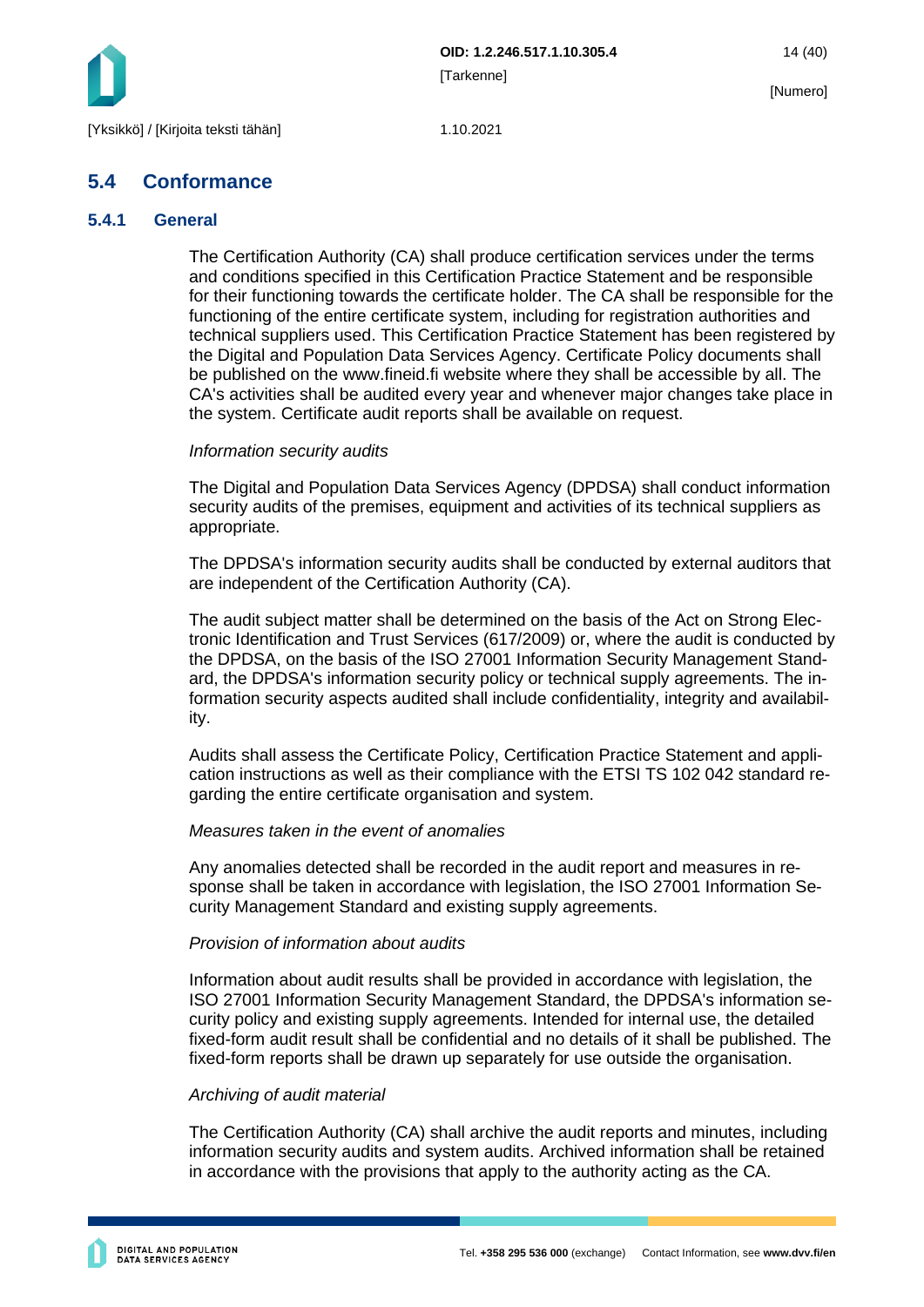

Plans and policies regarding the CA's activities as well as the CA's obligations in the event of an incident or disturbance are described in Clause 7.4.8. 'Business continuity management and incident handling'.

#### <span id="page-15-0"></span>**5.4.2 Conformance requirements**

The Certification Authority's (CA's) obligations are described in Clause 6.1. The CA's activities shall meet the obligations as defined in Clause 6.1. The CA's activities and controls shall also meet the requirements specified in Clause 7.

## <span id="page-15-1"></span>**6 Obligations and liability**

## <span id="page-15-2"></span>**6.1 Certification Authority obligations**

The Certification Authority (CA) shall be responsible for the functioning of the entire certificate system, including for registration Authorities and technical suppliers used.

> • It is the statutory duty of the Digital and Population Data Services Agency (DPDSA) to act as the CA.

- The CA shall act in compliance with current legislation.
- The shall CA act in a careful, trustworthy and appropriate manner.

• The CA shall have sufficient technical skills and financial resources for the appropriate performance of certification activity and to cover any liability for damages.

• The CA shall be responsible for all elements of certification activity, including the trustworthiness and functioning of the services and products provided by technical suppliers or individuals used by the CA.

• The CA shall formulate and maintain a Certificate Policy that describes the procedures, terms and conditions of use, division of responsibilities and other aspects of service certificate use applied in the issue, maintenance and administration of service certificates on a general level.

• The CA shall draw up and maintain Certification Practice Statements that describe how the CA applies its Certificate Policy.

• The CA shall meet the requirements set in the Certificate Policy and Certification Practice Statement.

• The CA shall publish the Certificate Policy and Certification Practice Statement and make them accessible by the public.

• The CA shall employ a sufficient number of personnel who possess the expert knowledge, experience and qualifications necessary for the provision of certification services.

• The CA shall use trustworthy systems and products that are protected against unauthorised access.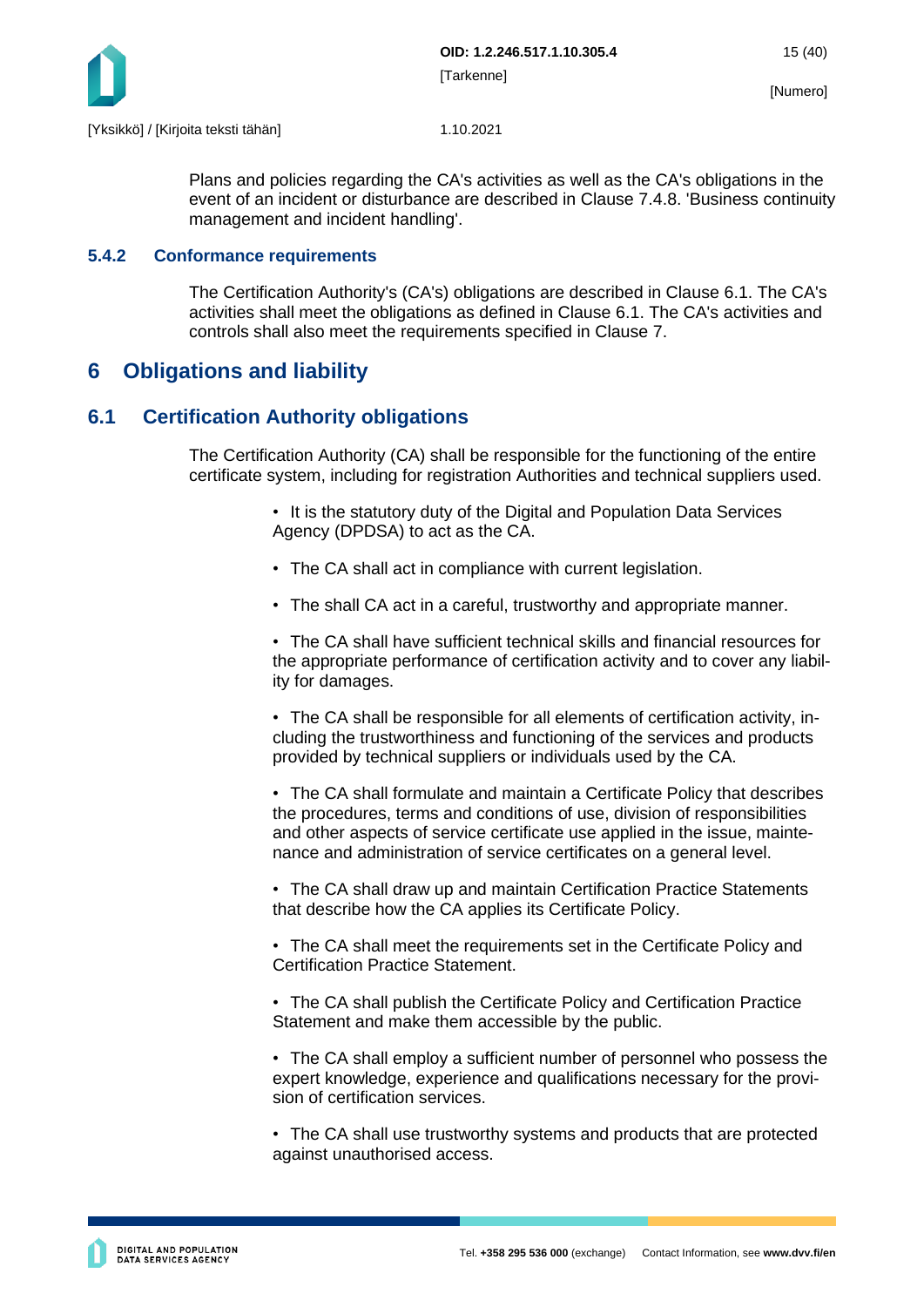

• The CA shall make information regarding certificates and certification activity, on the basis of which the CA's activities and their trustworthiness can be assessed, available to the public.

Registration authority obligations

The registration authority for service certificates shall be the Digital and Population Data Services Agency (DPDSA).

> • The registration authority shall comply with the Certificate Policy and Certification Practice Statement with regards to registration.

• The registration authority shall reliably identify the service certificate applicant in the manner specified in the Certification Practice Statement so that the applicant's identity, right to apply for a service certificate and other applicant details necessary for the issue of the service certificate are carefully checked.

• The registration authority shall ensure the careful handling and confidentiality of data.

• The registration authority shall comply with the registration-related procedures agreed with the CA.

## <span id="page-16-0"></span>**6.2 Subscriber and certificate holder obligations**

• The service certificate holder shall be responsible for ensuring that the certificate is used in accordance with the intended uses specified in the service certificate application, the Certificate Policy, Certification Practice Statement and terms and conditions of agreement binding on the certificate holder.

• It is possible that Population Register centre issues a certificate for it´s own purposes. In that case it follows the same requirements than issuing certificates for other organisations.

• The certificate holder (service provider) shall be responsible for the accuracy of the information submitted with the certificate application.

• The certificate holder must store its private key in a secured environment and seek to prevent its loss, unauthorised access, modification or unauthorised use.

• The certificate holder must inform the CA immediately if it is known or suspected that the certificate holder's private key has been illegally disclosed or its data content is inaccurate. This shall result in the revocation of the certificate by the CA and the same private key no longer being usable for the generation of new certificates.

• The certificate holder's liability for certificate use shall end as soon as the certificate holder has provided the CA with the information necessary for certificate revocation and been informed of the revocation by the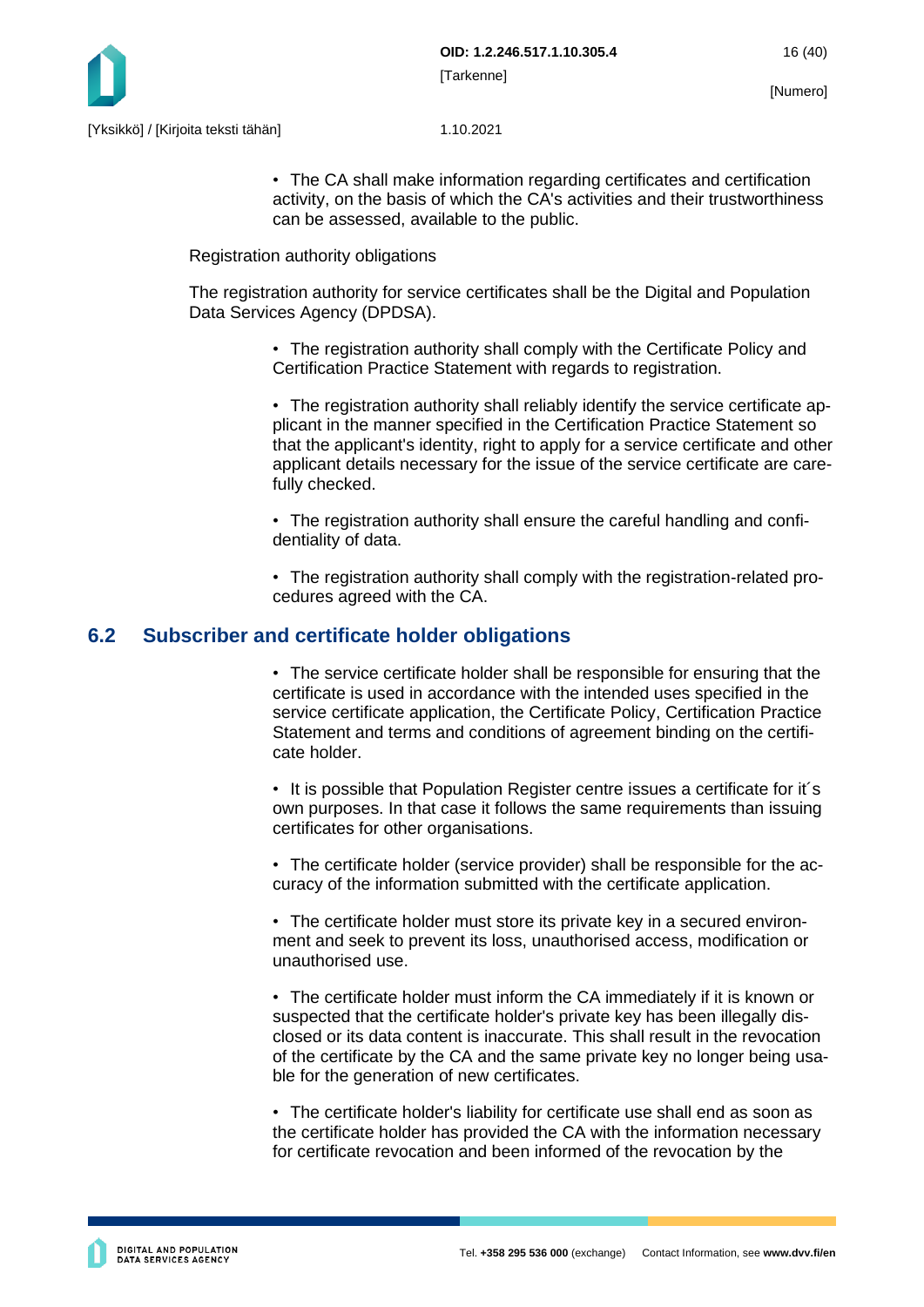

person who received the telephone call. To terminate liability, the revocation notification must be made as soon as the need arises.

All service certificates issued using the illegally disclosed key and valid at the time shall be revoked by inclusion in one or more Certificate Revocation Lists the validity of which shall not terminate until the termination of the validity of the last revoked service certificate.

If a private key or other technical method used by the Digital and Population Data Services Agency (DPDSA) has been compromised or otherwise become unusable, the DPDSA must inform all certificate holders and Traficom of the situation in the appropriate manner.

The service certificate applicant must provide the registration authority with a certificate request generated using its server to be certified on the basis of which the service certificate shall be generated.

The CA's private key and the corresponding public key shall be 4096-bit RSA keys.

The private and public key length for the service certificate can be decided by the certificate applicant. The DPDSA recommends that the minimum key length used be 2048-bit.

Subscriber of the service certificates is obligated to make sure that delivered certificate is what they ordered and aknowledges this to the supplier of the service certificate.

## <span id="page-17-0"></span>**6.3 Relying party obligations**

Relying parties shall be obliged to ensure that certificates are used for their intended use.

Relying parties must comply with the Certificate Policy and the Certification Practice Statement.

A relying party may rely upon a service certificate in good faith once it has verified that the certificate is valid and that it is not in a Certificate Revocation List (CRL). The relying party is obliged to verify whether a certificate is in a CRL. To ensure reliable service certificate validity, relying parties must comply with the CRL verification measures presented below.

If a relying party retrieves the CRL from the directory, it must verify the authenticity and integrity of the CRL by verifying the electronic signature of the CRL. The period of validity of the CRL must also be checked.

If the latest CRL cannot be accessed from the directory due to equipment or directory service malfunction, no certificate may be accepted if the period of validity of the latest obtained CRL has expired. Any certificate acceptance that takes place following this period of validity takes place at the relying party's own risk.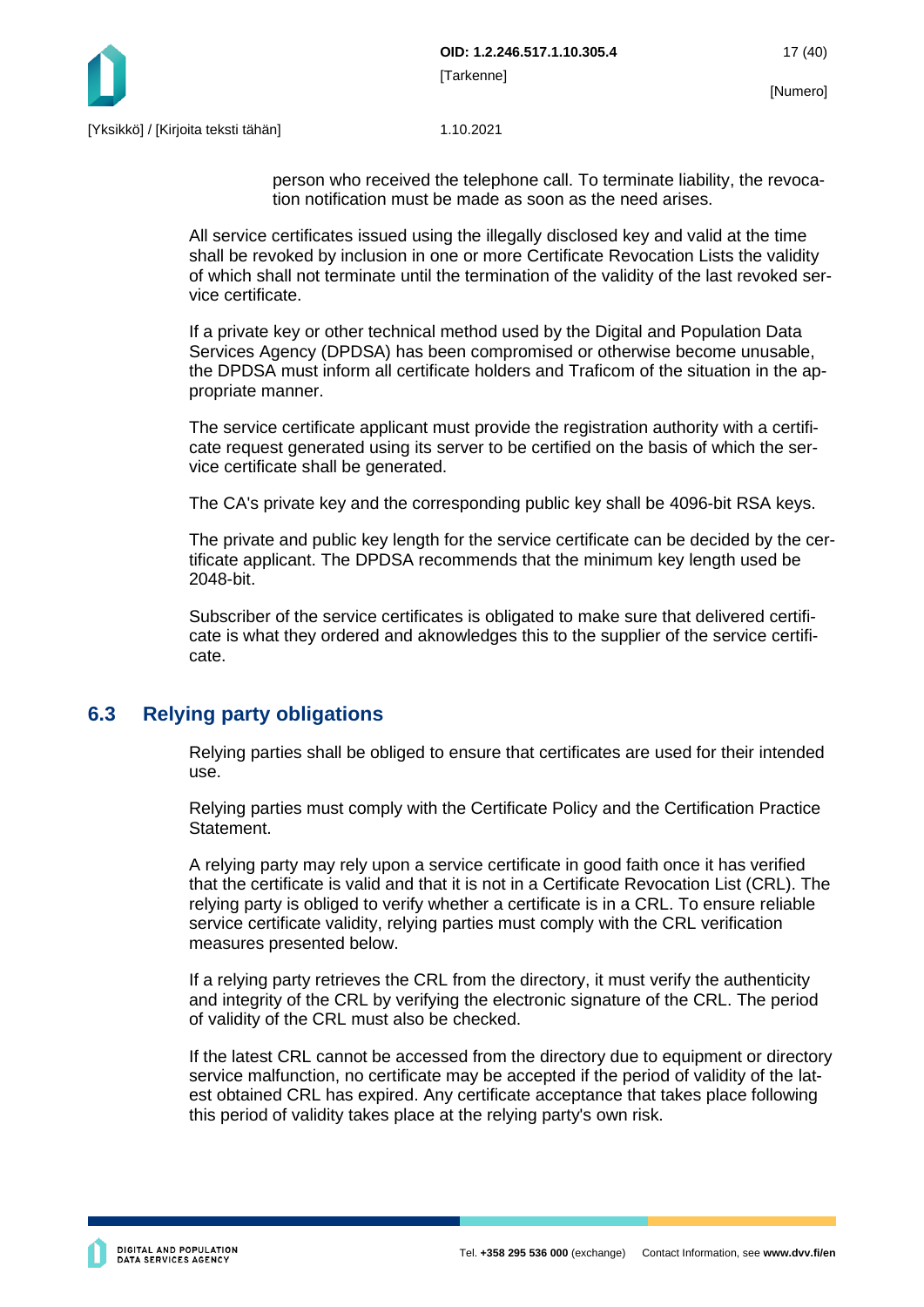

## <span id="page-18-0"></span>**6.4 Liability**

*Certification Authority's liability*

The Digital and Population Data Services Agency (DPDSA) shall comply with current Finnish legislation in its certification services.

As the Certification Authority (CA), the DPDSA shall be responsible for the security of the entire certificate system. The CA shall be responsible for services commissioned by it in the same manner as if the service had been produced by the CA itself.

The DPDSA shall be responsible for ensuring that service certificates are generated in compliance with the procedures specified in the Certificate Policy and the Certification Practice Statement and in accordance with the information provided by the certificate applicant. The DPDSA shall only be responsible for information recorded by the DPDSA in the service certificate.

The DPDSA's liability for damages related to the provision of certification services shall be determined in accordance with the provisions of the Tort Liability Act (412/1974). The CA's liability for damages as laid down in the Act on Electronic Services and Communication in the Public Sector (13/2003) shall also apply to the DPDSA.

The DPDSA shall be responsible for ensuring that the service certificate is available from the time of issue throughout its period of validity unless the certificate has been included in a Certificate Revocation List (CRL).

The DPDSA shall be responsible for ensuring that the service certificate has been issued to an applicant that has been identified as required for service certificates.

When signing the service certificate with its private key, the CA shall assure it has verified the information that the certificate contains in accordance with the procedures specified in its Certificate Policy for service certificates and the Certification Practice Statement.

The CA shall be responsible for ensuring that the correct service certificate is placed in the CRL and that it appears in the CRL within the period of time specified in the Certification Practice Statement.

#### *Registration authority's liability*

The service certificates shall be registered by the Digital and Population Data Services Agency (DPDSA) or its contractual partner on behalf of and at the responsibility of the DPDSA.

#### *Certificate holder's liability*

The service certificate holder shall be responsible for ensuring that the certificate is used in accordance with the intended uses specified in the service certificate application.

The certificate holder's liability for certificate use shall end as soon as the certificate holder has provided the Certification Authority (CA) with the information necessary for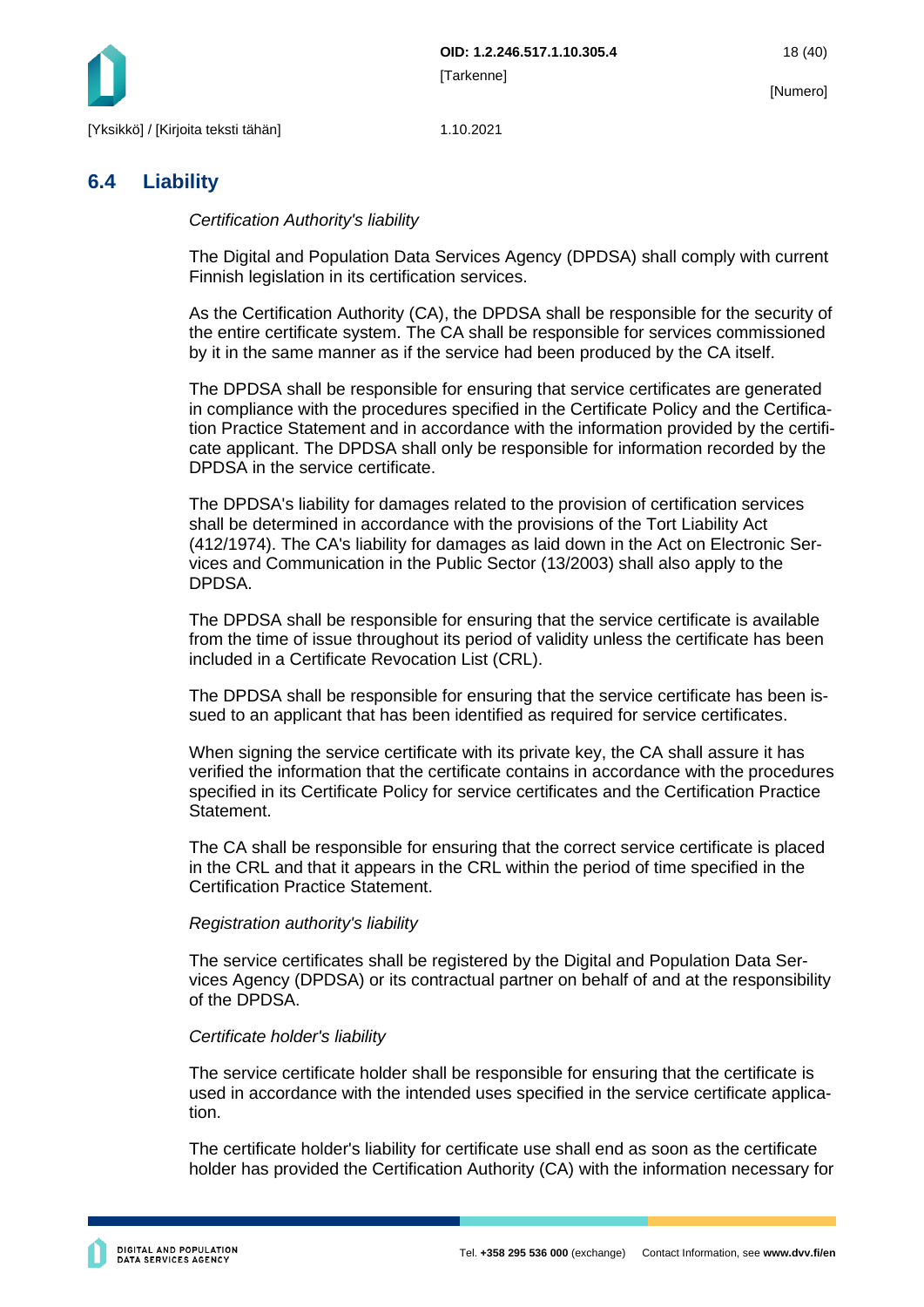

certificate revocation and received a revocation notification from the person who received the phone call. To terminate liability, the revocation notification must be made as soon as the need arises.

### *Relying party liability*

A relying party cannot rely upon the accuracy of a certificate in good faith if the validity of the certificate has not been verified from the Certificate Revocation List (CRL). Service certificate acceptance in such cases shall release the Digital and Population Data Services Agency (DPDSA) from liability. A relying party must verify that the certificate issued matches its intended use in the functions for which it is used.

#### *Limitations of liability*

The Digital and Population Data Services Agency (DPDSA) shall not be liable for any loss, damage or costs arising from the illegal disclosure of the certificate holder's private key unless such disclosure is directly attributable the DPDSA's action.

The DPDSA's liability shall not exceed direct loss or damage to the certificate holder or relying party where the loss or damage is attributable to direct action by the DPDSA and shall never exceed 15% of the amount of certificate invoicing in the preceding 3 months (share booked for the DPDSA).

The DPDSA shall not be responsible for any indirect or consequential loss or damage suffered by the certificate holder. Furthermore, the DPDSA shall not be liable for any indirect or consequential loss or damage suffered by a relying party or other contractual partner of the certificate holder.

The DPDSA shall not be liable for the functioning of public telecommunication connections or information networks such as the internet nor for the performance of a function being disabled due to non-functioning of hardware or software used by the certificate holder nor for the usage of the service certificate against its intended purpose.

The Certification Authority (CA) shall have the right to further develop the certification service. The certificate holder or relying party must cover their own costs arising due to this. The CA shall not be liable for compensating for the certificate holder or relying party for any such costs arising from the CA's development activity.

The CA shall have the right to suspend the certification service for the duration of amendment or maintenance work. Any amendments to or maintenance work on the Certificate Revocation List (CRL) shall be notified in advance.

The CA shall not be liable for errors in an online service or application intended for end users and based on the certificate or any costs arising from such errors during certificate usage.

The certificate holder's liability for certificate use shall end as soon as the certificate holder or a representative of the certificate holder's organisation has provided the CA with the information necessary for certificate revocation and received a revocation notification from the person who received the phone call. To terminate liability, the revocation notification must be made as soon as the need arises.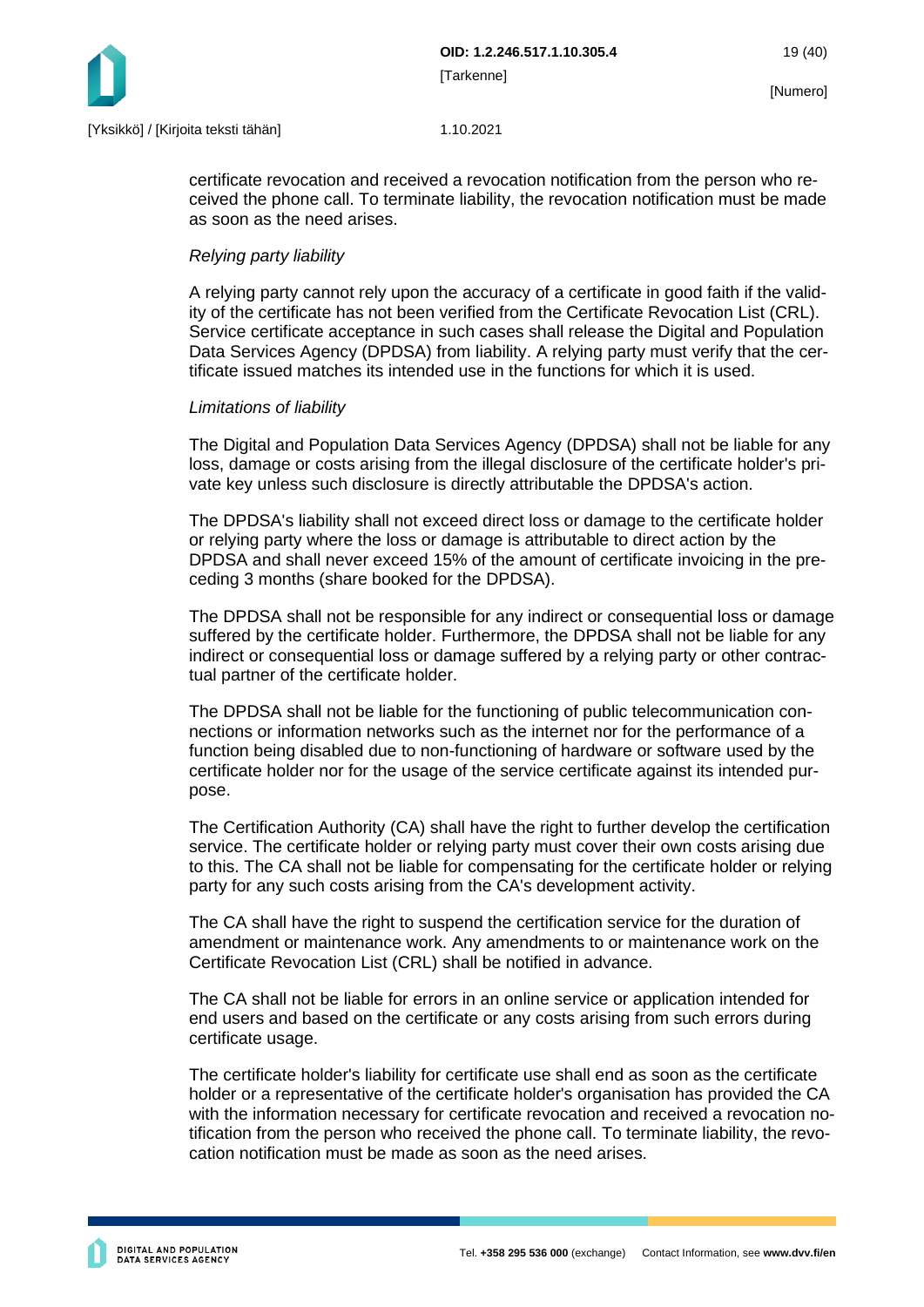

## <span id="page-20-0"></span>**7 Requirements on Certification Authority practice**

The Certification Authority (CA) shall implement the controls that meet the following requirements.

These include the provision of services for registration, certificate generation, dissemination, revocation management and revocation status (see Clause 4.2). Where requirements relate to a specific service area of the CA then it is listed under one of these subheadings. Where no service area is listed, or "CA General" is indicated, a requirement is relevant to the general operation of the CA.

These policy requirements are not meant to imply any restrictions on charging for CA services.

The requirements are indicated in terms of the security objectives followed by more specific requirements for controls to meet those objectives where considered necessary to provide the necessary confidence that those objectives will be met.

## <span id="page-20-1"></span>**7.1 Certification Practice Statement**

The Certification Authority (CA) shall draw up the Certification Practice Statement and other policy instructions that supplement the Certificate Policy. The CA shall ensure that the Certificate Policies, Certification Practice Statements and PKI Disclosure Statements are publicly available at www.fineid.fi.

The certificate applicant's rights and obligations are specified in the application document and general terms and conditions of use which form the agreement entered into with the certificate applicant.

The application document and terms and conditions of use shall clearly indicate that, on signing the document, the service certificate applicant accepts the accuracy of the information and the generation of the service certificate and its publication in a public directory. Furthermore, in doing so the applicant shall accept the rules, terms and conditions governing the use of the service certificate and the duty to notify of any misuse or illegal disclosure of the private key.

Certification Practice Statement documents shall be determined and approved by the CA.

The CA shall ensure that its certification activity and practice comply with its Certificate Policy.

The CA's operations shall be audited at least once a year. In these audits the Certificate Policy and Certification Practice Statement shall be viewed against the CA's activities on the whole. The CA shall take the measures required to rectify any deviations detected without delay.

Decisions on any amendments to the Certification Practice Statement shall be made by the CA. The only changes that can be made to an adopted Certification Practice Statement without giving notice are corrections to appearance or typing errors or changes in contact details. The CA shall give at least 30 days' notice of any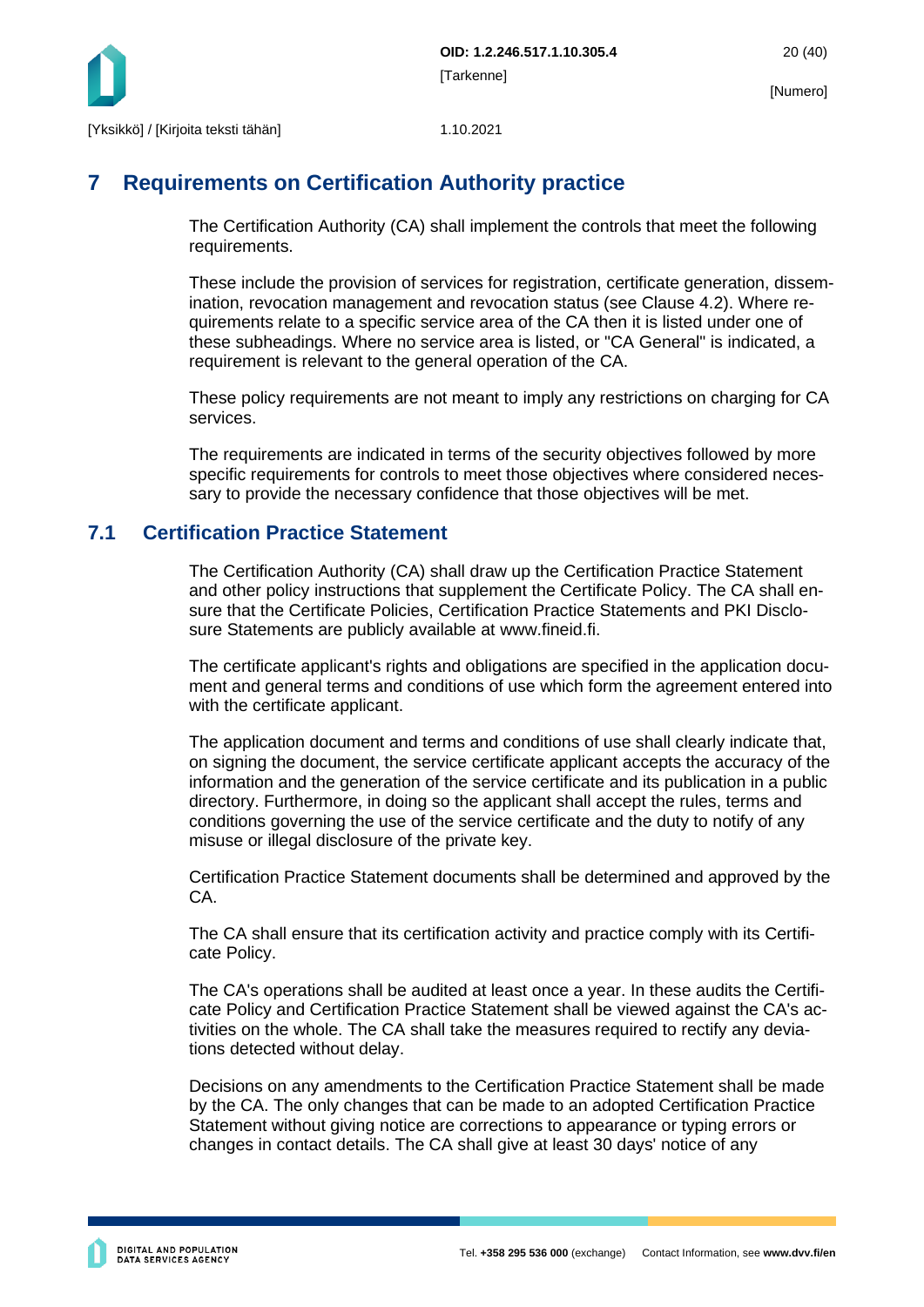

amendments to the Certification Practice Statement other than those referred to above on its website (www.fineid.fi).

The algorithms and other technical parameters employed in certification activity and certificates are described in Clause 7.2.

## <span id="page-21-0"></span>**7.2 Public Key Infrastructure – Key management life cycle**

#### <span id="page-21-1"></span>**7.2.1 Certification Authority key generation**

The Certification Authority (CA) shall generate its own private signing keys and the public keys that correspond to its private keys. The CA's private keys shall be stored in security modules administered by the CA that meet the requirements set in the required security standard.

The CA shall ensure that CA private keys remain confidential and maintain their integrity. Backup copies of the CA's private keys shall be made in the manner required for critical information security.

Keys shall be stored in security modules administered by the CA. The security of these modules shall meet the requirements identified in FIPS 140-1 level 3.

The CA's private key used for signing service certificates and the corresponding public key shall be 4096-bit RSA keys and 384-bit ECC keys.

The private and public key length for the service certificate can be decided by the certificate applicant. The Digital and Population Data Services Agency (DPDSA) recommends that the minimum key length used be 2048-bit.

The CA shall generate a new key pair and CA certificate no later than within five years and three months from the expiry of the period of validity of the previous CA certificate. The CA certificate shall be made available in the public directory in accordance with Clause 7.3.5.

The generation of a private key shall require the simultaneous presence or activation of at least two persons.

#### <span id="page-21-2"></span>**7.2.2 Certification Authority key storage, backup and recovery**

The CA shall ensure that CA private keys remain confidential and maintain their integrity.

Keys shall be stored in security modules administered by the CA. The security of these modules shall meet the requirements identified in FIPS 140-1 level 3.

There shall be a backup copy of the CA private key.

Backup copies of the CA private keys as well as their storage shall be subject to the same level of security controls as the original CA private keys in all situations.

Private keys and their backup copies shall be stored under strong encryption in devices that meet the requirements set for critical information security.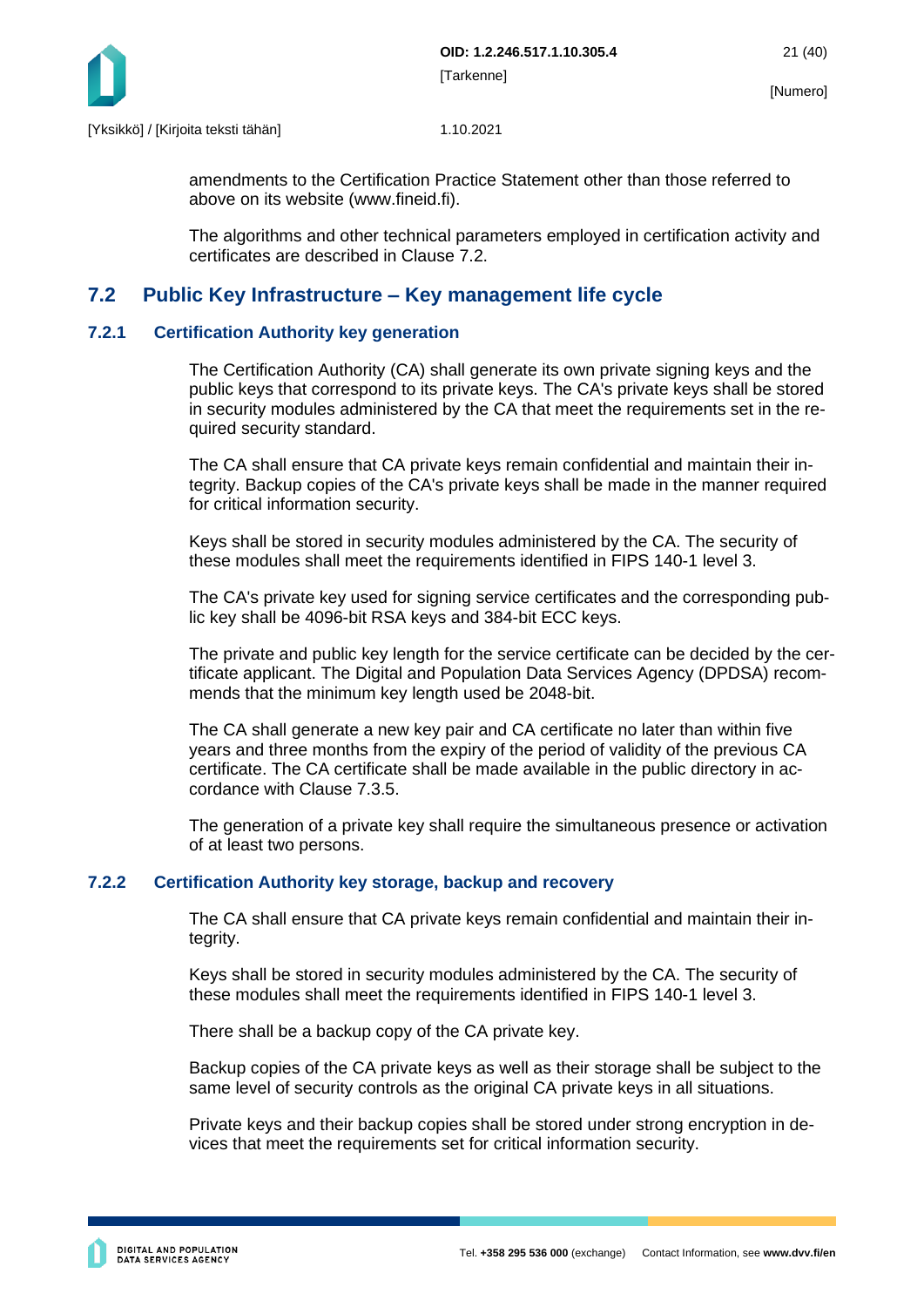

### <span id="page-22-0"></span>**7.2.3 Certification Authority public key distribution**

The Certification Authority (CA) certificate that contains the CA public key can be retrieved from the public directory or service maintained by the CA. The CA shall publish its public key in a publicly available public directory at ldap://ldap.fineid.fi and on its website at www.fineid.fi.

#### <span id="page-22-1"></span>**7.2.4 Key escrow**

The subject's private signing keys shall not be held in a way which provides a backup decryption capability (key escrow) where authorised persons could in certain situations perform decryption by utilising information provided by one or more parties.

#### <span id="page-22-2"></span>**7.2.5 Certification Authority key usage**

The intended use of certificate-associated keys shall be determined in the field specifying the intended use in the certificate information content.

The Certification Authority (CA) certificate shall only be used for the purpose of signing service certificates and related Certificate Revocation Lists. Technical specifications can be found in the FINEID S2 specification.

Following the expiry of a CA certificate, the CA private keys kept in a security module shall be destroyed and may not be reused.

CA private keys shall be stored encrypted in security modules.

Activation of CA private keys shall be carried out by authorised persons in security modules using management cards. Use of CA private keys shall be prevented by authorised persons using management cards or by switching off the power supply to the security module containing the CA's private keys.

The CA shall have the right to transfer CA private keys to another security module to maintain or change the original equipment.

CA private keys shall be destroyed on the expiry of their period of validity. CA private keys may only be destroyed by the CA. CA private keys and their copies shall be destroyed in conjunction with the termination of the CA.

Where necessary, the CA shall generate the certificate holder's key pair. In such cases the certificate and the related key pair shall be delivered to the certificate holder in a manner preventing unauthorised access.

The secure key pair generation and storage process shall prevent the disclosure of the key to those outside the system used to generate the keys.

## <span id="page-22-3"></span>**7.3 Public Key Infrastructure – Certificate management life cycle**

#### <span id="page-22-4"></span>**7.3.1 Subject registration**

The Certification Authority (CA) shall ensure that evidence of subjects' identification and accuracy of their names and associated data are properly examined and that certificate requests are complete, accurate and duly authorised.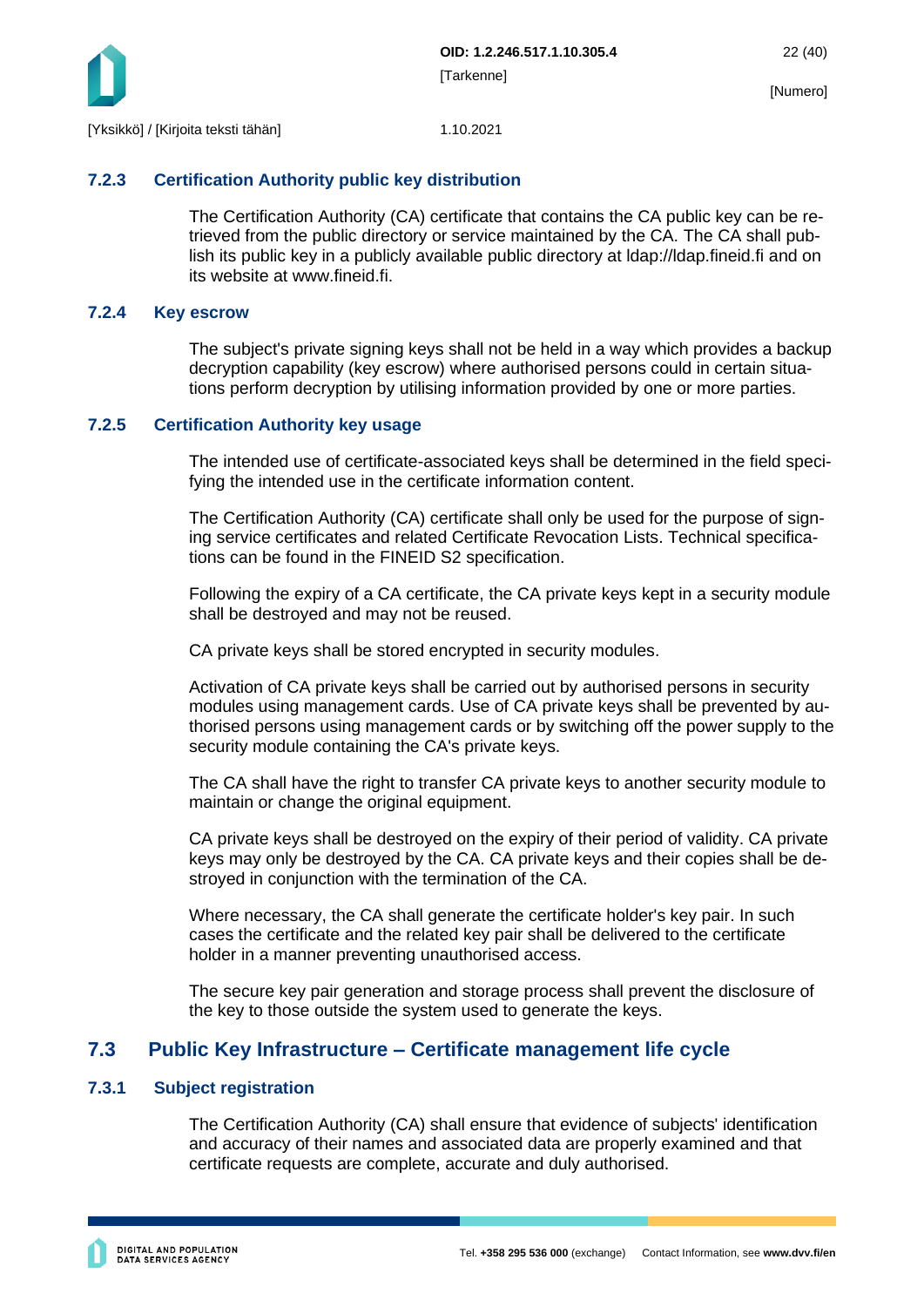

The applicant's official name and other details submitted by the applicant and examined by the Registration Authority shall be used in the naming of the service certificate applicant.

A set of attributes that creates the subject name record for the certificate shall be unique and identify the certificate holder in question. Each service certificate holder organisation must operate under its own name.

A certificate holder's private keys shall be generated on the certificate holder's or its technical supplier's server when the certificate in question is a server or system signing certificate. If the certificate is an email service certificate, the CA shall generate the key pair and certificate and deliver them to the certificate holder.

### *Verification of the organisation represented by the certificate applicant*

The certificate applicant's rights and obligations are specified in the application document and general terms and conditions of use which form the agreement entered into with the certificate applicant.

The application document and terms and conditions of use shall clearly indicate that, on signing the document, the service certificate applicant accepts the accuracy of the information and the generation of the service certificate and its publication in a public directory. Furthermore, in doing so the applicant shall accept the rules, terms and conditions governing the use of the service certificate and the duty to notify of any misuse or illegal disclosure of the private key.

An agreement shall have been entered into between the CA and the registration authority and other providers supplying elements of certification services that specifies each party's rights, liabilities and obligations indisputably.

The service certificate applicant shall be responsible for the accuracy of all information relevant to the certificate submitted by the certificate applicant to the CA or registration authority. The service certificate holder shall only use the service certificate for its intended use.

On issuing a service certificate the CA shall also approve the certificate application.

The certificate holder must immediately report the service certificate for inclusion in the Certificate Revocation List (CRL) if the holder suspects that usage in breach of contract has been enabled.

Service certificate applications shall be submitted using a form that can be downloaded and printed out at www.fineid.fi.

Before issuing a certificate, the CA shall verify the applicant's details using sources such as the on line Virre –Register maintained by a governmental authority, National Board of Patents and Registration of Finland. Digital and Population Data Services Agency verifies the ownership of the Domain Name by sending an email message in order to control the ownership. Also to be submitted is a proxy if the certificate applicant (such as an IT contact person) acts on behalf of the enterprise/organisation. The same procedure will be conducted in conjunction with certificate renewal. Central and local public government and church authorities are not verified tin the Virre-register. Internet domain names ending in .fi held by the applicant and details of their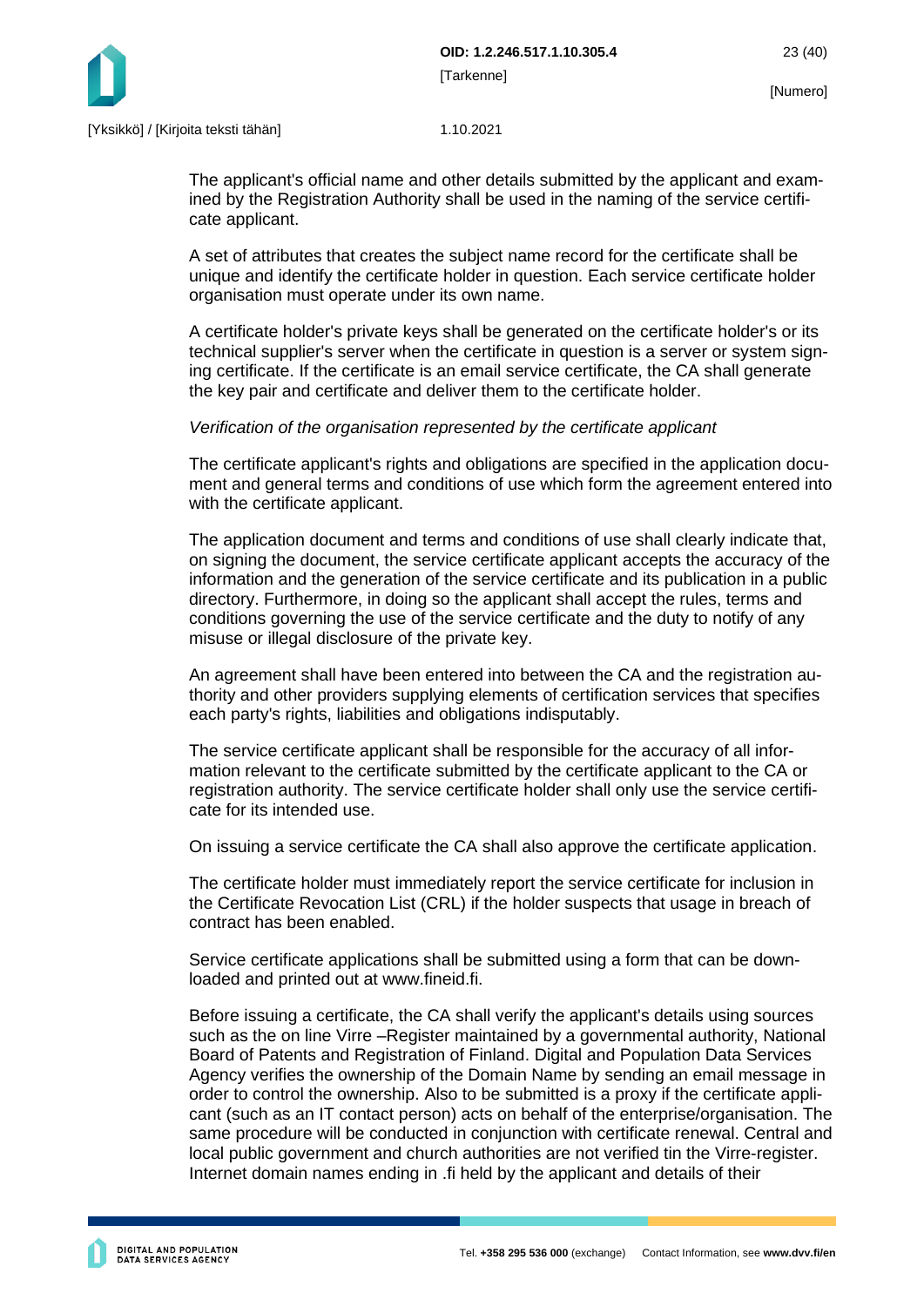

management must be made available to the DPDSA during the processing of the application. Other domain names are verified in open network based registers if available or otherwise in a reliable manner. Digital and Population Data Services Agency issues certificates only to IPs or domain names dedicated for services provided by a public authority.

If the applicant is a private individual, the applicant must deliver the service certificate application personally to the CA, in which context the applicant's identity shall be verified by means of an identification document issued by the Police (an ID card, passport or a driving licence issued after 1 October 1990).

Other identification documents accepted are a valid passport or ID card issued by a Member State of the European Economic Area, Switzerland or San Marino, a valid driving licence issued by a Member State of the European Economic Area after 1 October 1990 or a valid passport issued by another country's authority.

A server certificate is issued for a maximum of 12 months.

Certificate renewal shall take place following the same application procedure as for the original application. The fees charged for certificates shall be based on the annual fee specified in the Digital and Population Data Services Agency's service tariff.

The CA shall issue the service certificate on approval of the certificate application.

On issuing the certificate, the CA shall ensure that the certificate information content is accurate at the time of certificate issue.

When processing certificate requests, the public key is tested for known weaknesses using a software tool.

The service certificate issued shall be delivered to the customer as agreed.

The CA checks CAA records while processing certificate registrations, and recognizes the 'dvv.fi' and 'fineid.fi' issuer domain name.

#### <span id="page-24-0"></span>**7.3.2 Certificate renewal, rekey and update**

A certificate must be renewed whenever the certificate holder's details relevant to the certificate's information content change. The holder must in such cases contact the CA and apply for a new service certificate.

If the use of a certificate holder's private key is prevented, the certificate associated with the key must be renewed.

Certificate renewal may only be applied for by a representative of the certificate holder organisation or a party authorised by it.

The procedure applied to certificate renewal shall be the same as that applied to firsttime applications.

Certificate information content cannot be changed after certificate generation. The certificate holder must apply for a new service certificate if changes take place in information relevant to certificate information content.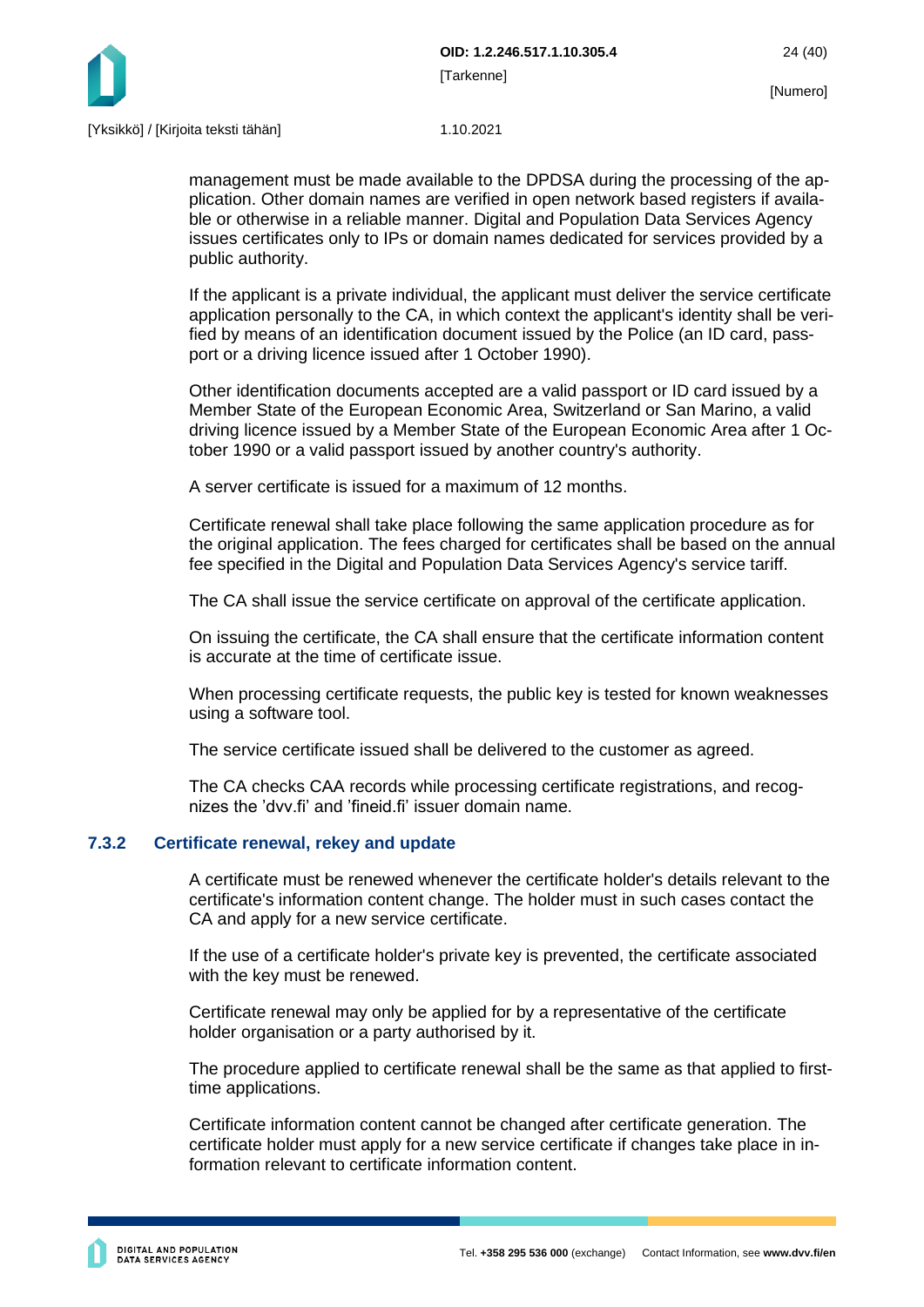

The procedure applied to service certificate renewal shall be the same as that applied to first-time applications. The renewal of a certificate holder's private key always requires re-registration, a new certificate application and a new service certificate.

### <span id="page-25-0"></span>**7.3.3 Certificate generation**

Certificate information content is specified in the FINEID S2 specification found at www.fineid.fi.

The Certification Authority's (CA's) private keys shall be stored in security modules administered by the CA that meet the requirements identified in FIPS 140-1 or 140-2 level 3. The CA shall ensure that CA private keys remain confidential and maintain their integrity.

The root CA shall sign the CA certificate, which shall be placed in the public directory.

Naming procedures:

CN (Common name) = DVV Gov. Root CA – G3 RSA

OU (Organizational unit) = Varmennepalvelut

OU (Organizational unit) = Certification Authority Services

O (Organization) = Digi- ja vaestotietovirasto CA

 $C$  (Country) =  $FI$ 

and

CN (Common name) = DVV Gov. Root CA – G3 ECC

OU (Organizational unit) = Varmennepalvelut

OU (Organizational unit) = Certification Authority Services

O (Organization) = Digi- ja vaestotietovirasto CA

 $C$  (Country) = FI

The Digital and Population Data Services Agency's certification authority for server certificates is:

CN (Common name) = DVV Service Certificates - G5R

OU (Organizational unit) = Palveluvarmenteet

O (Organization) = digi- ja vaestotietovirasto CA

 $C$  (Country) =  $FI$ 

and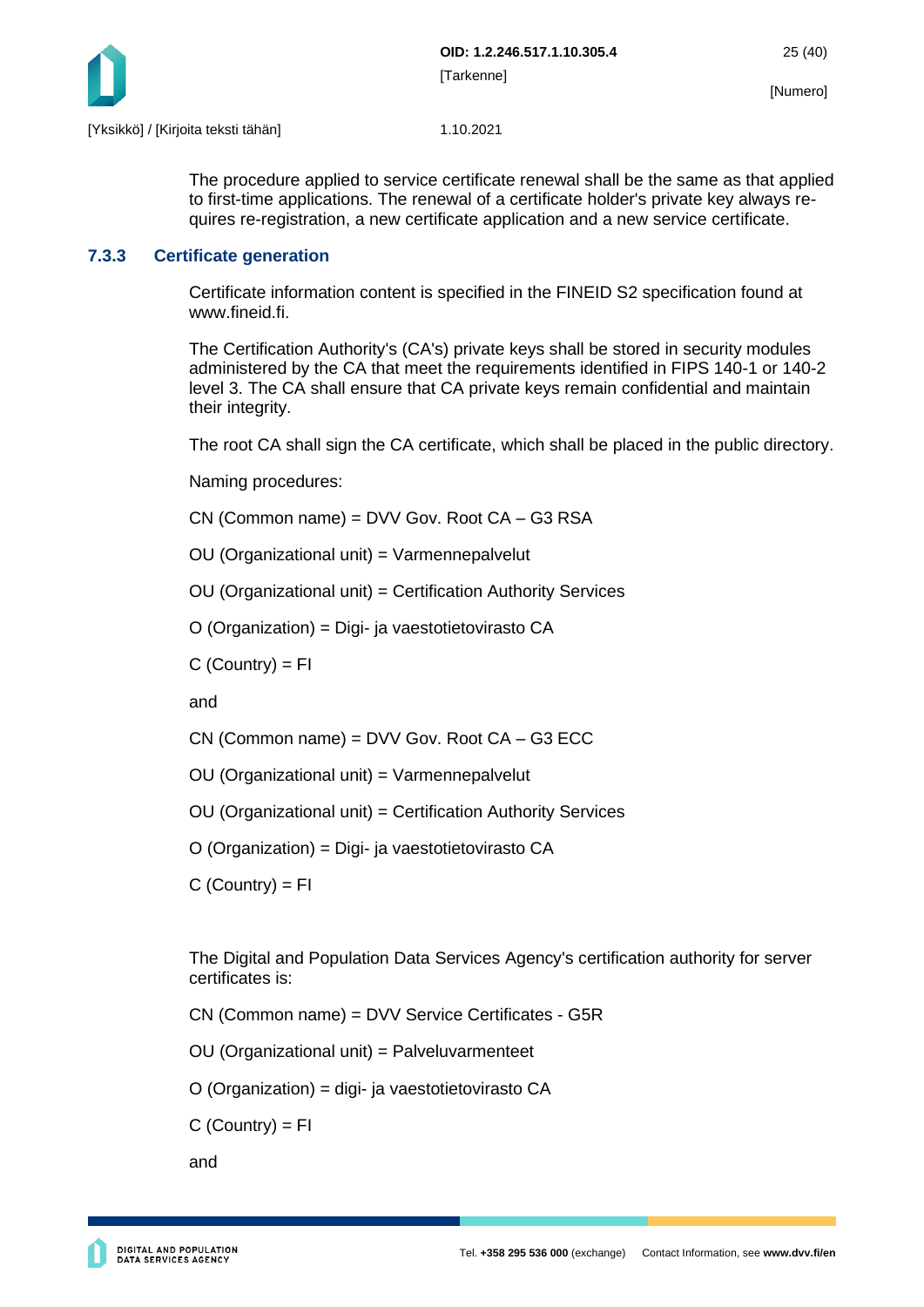

CN (Common name) = DVV Service Certificates - G5E

- OU (Organizational unit) = Palveluvarmenteet
- O (Organization) = digi- ja vaestotietovirasto CA
- $C$  (Country) =  $FI$

Certificate holder naming procedure for service certificates (compulsory fields):

SERIALNUMBER (Serial Number) = Serial number

CN (Common Name) = Service name

O (Organization) = Organisation's name

L (Locality name) = City, town or municipality

ST (State or province name) = State

 $C$  (Country) =  $FI$ 

Optional fields:

E (Email address) = Email address

OU (Organizational Unit) = Organisational unit

STREET (Street Address) = Street address

PC (PostalCode) = Postal code

DNS (DNS Name) = DNS Name

The CA certificate holder information shall provide unique identification of the certificate holder organisation.

Activation of CA private keys shall be carried out by authorised persons using security calculation equipment management cards.

The CA private keys shall remain confidential and maintain their integrity in the certificate holder's information system. Access to private keys may only take place using internal commands within the information system.

The key in question must be activated with the correct password for a command related to private keys to be performed.

Archived data shall be stored in high-security premises with access control.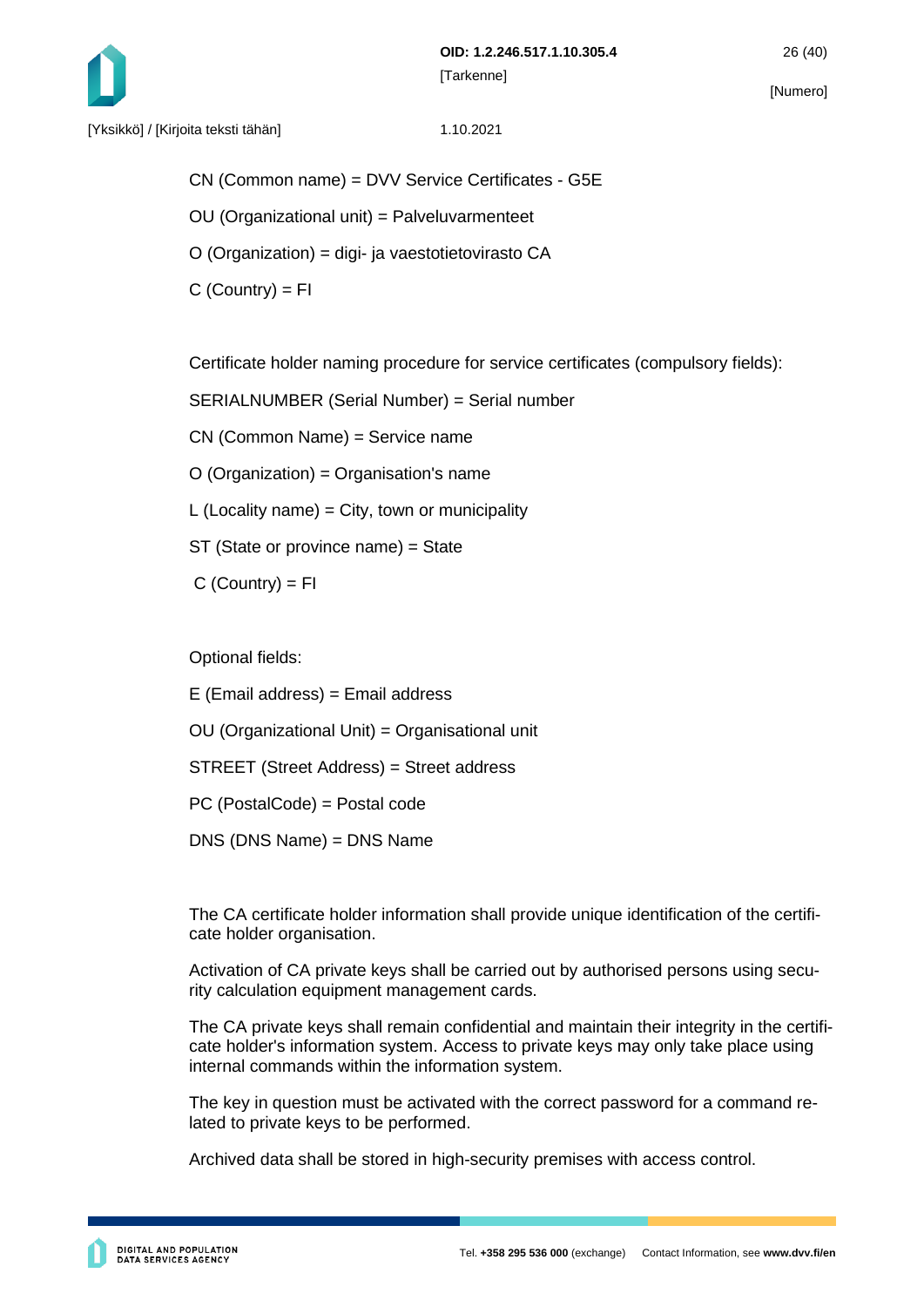

The CA certificate that contains the CA public key shall be retrievable from the public directory or service maintained by the CA.

#### <span id="page-27-0"></span>**7.3.4 Dissemination of terms and conditions**

The CA shall ensure that the terms and conditions are made available to subscribers and relying parties.

The CA certificate that contains the CA public key shall be retrievable from the public directory or service maintained by the CA.

The CA shall give at least 30 days' notice of the entry into force of any changes in the Certificate Policy other than those referred to in Clause 8 on its website (www.fineid.fi).

The CA shall publish all service certificates and revocation lists in a public directory made publicly available free of charge. The CA shall publish its Certificate Policy, Certification Practice Statements, PKI Disclosure Statements and other public documents related to the provision of certification services on its website at www.fineid.fi.

#### *Availability of information*

Directory and Certificate Revocation List (CRL) information shall be publicly available. The public FINEID specifications published by the CA shall be available on the CA's website at www.fineid.fi. Certificate Policies and Certification Practice Statements shall also be available on the CA's website at www.fineid.fi.

#### *Data warehouses*

Information published by the CA shall be available on the CA's website at www.fineid.fi. Confidential information included in the certificate system shall be stored in the CA's own, confidential data warehouse. CA data shall be archived in accordance with current archiving regulations. Particular care shall be exercised in the processing of personal data, and the Digital and Population Data Services Agency (DPDSA) has published a specific Code of Conduct for the provision of certification services in accordance with the Personal Data Act. The CA has also prepared for each section of the certificate system a personal data file description regarding the processing of personal data. The descriptions are published on the CA's website at www.fineid.fi.

#### <span id="page-27-1"></span>**7.3.5 Certificate dissemination**

A certificate shall be published in the public directory as soon as it has been generated and remain in the directory throughout its validity period. The Certification Authority (CA) shall publish a Certificate Revocation List (CRL) that remains valid for two days following its publication. This CRL shall be updated every hour.

Directory and CRL information shall be publicly available at ldap://ldap.fineid.fi.

#### <span id="page-27-2"></span>**7.3.6 Certificate revocation and suspension**

*Certificate revocation and revocation for a fixed period*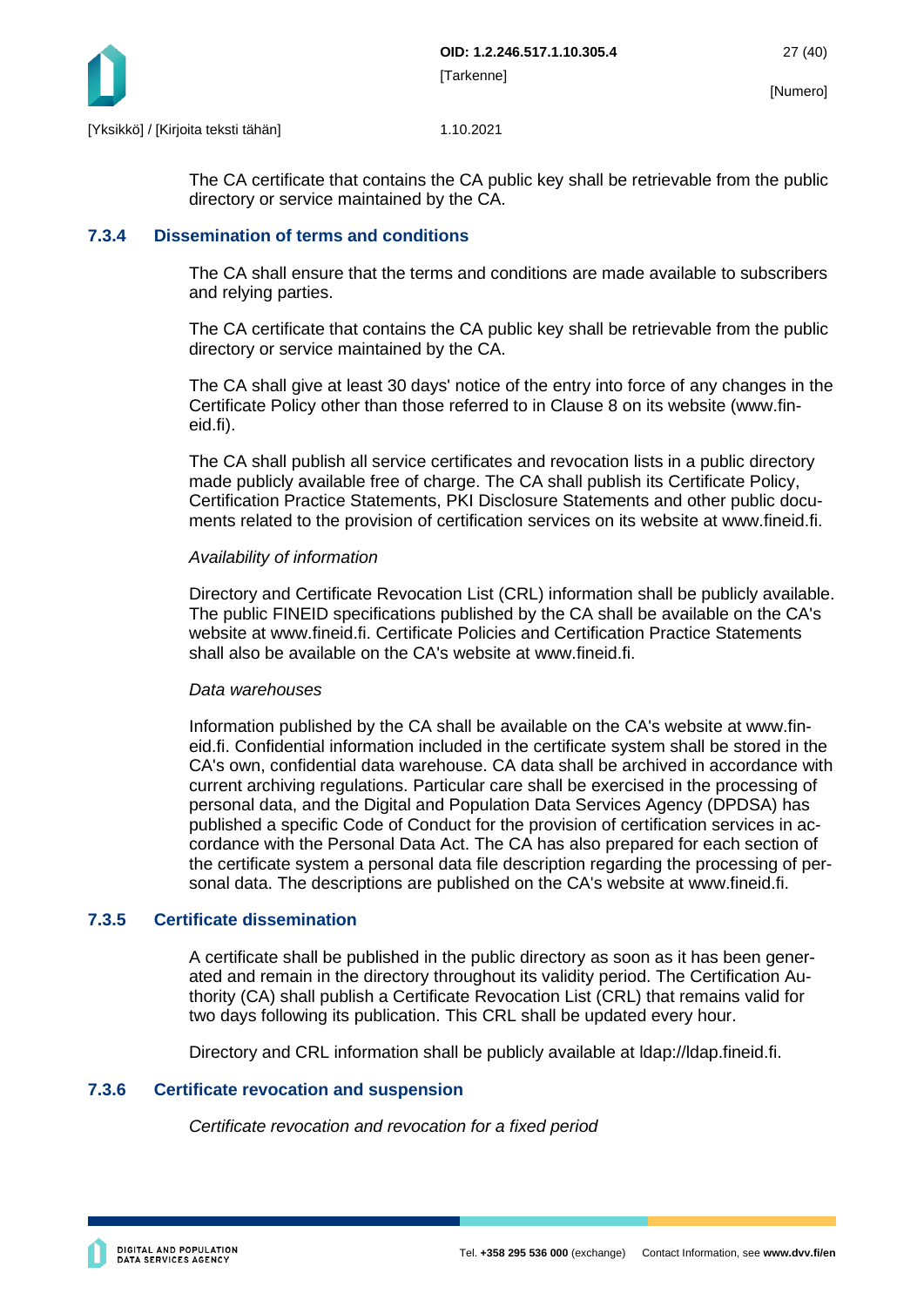

The Certification Authority (CA) shall maintain a certificate revocation service. Information about revoked certificates can be reached by OCSP service offered by the CA Information about revoked certificates shall be published using a Certificate Revocation List (CRL) signed by the CA and published in the public directory. Certificates may not be revoked for a fixed period.

The CA shall not inform the certificate holder of certificate revocation.

### *Prerequisites for certificate revocation*

A certificate shall be revoked when:

- revocation is requested by the certificate holder:
- the certificate holder's details relevant to certificate information content have changed;
- the private key associated with the certificate has been lost or illegally disclosed;
- the certificate holder organisation has terminated its operations.

The certificate may not be used or attempted to be used once a request for its revocation has been submitted.

*Who can request certificate revocation?*

Certificate revocation can be requested by:

- a representative of the service certificate holder organisation;
- the service certificate holder:
- the CA if the requirements set in Clause 6.2 are met.

#### *Certificate revocation process*

The certificate holder submits a certificate revocation request to the CA. This shall take place:

- 1. by phone;
- 2. by personal visit to the registration point or
- 3. in writing to the CA.

Certificates are revoked by the CA in official capacity:

• when the certificate holder organisation has terminated its operations.

The following information shall be recorded regarding certificate revocation:

• service certificate identifiers;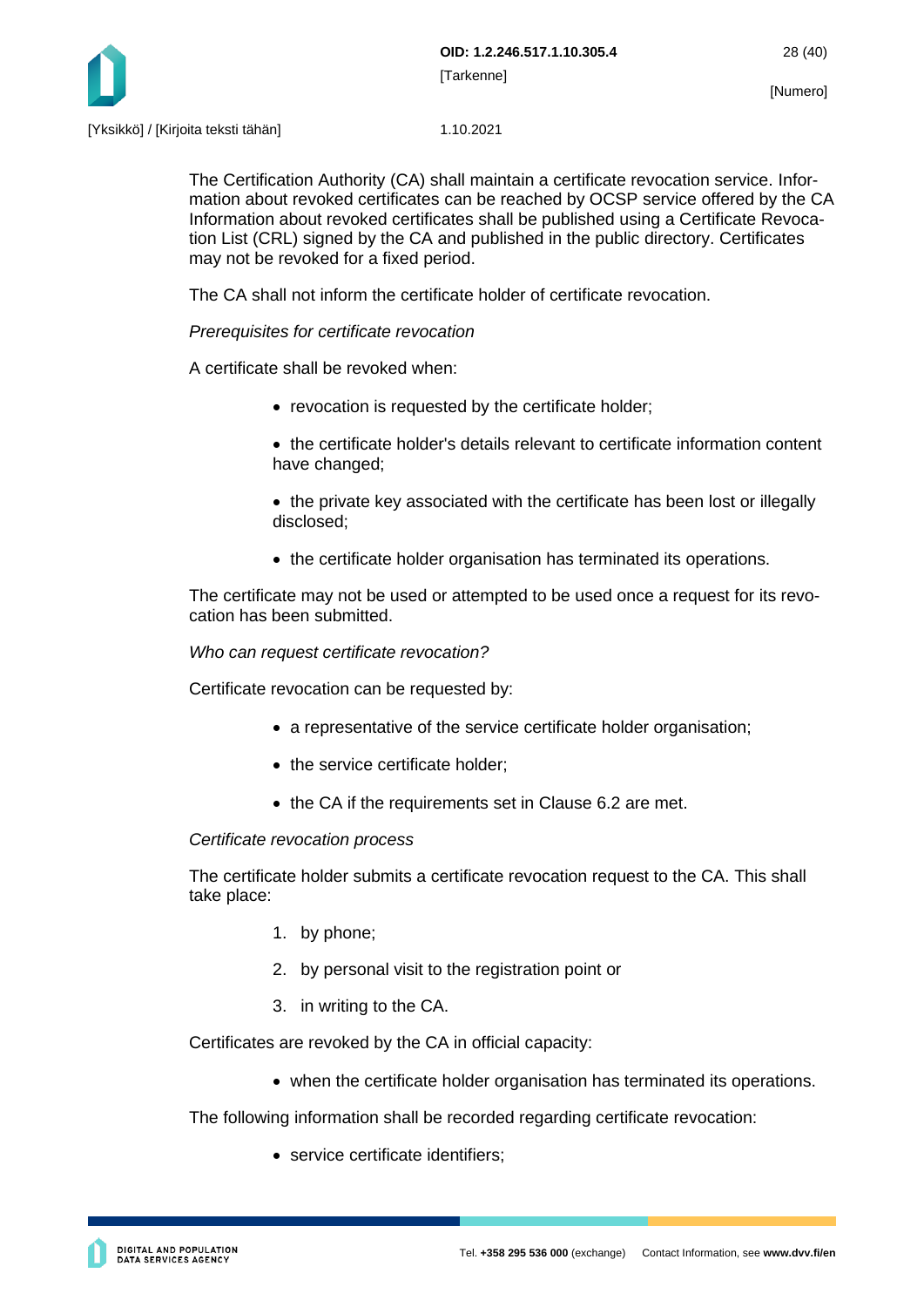

- personal details of the submitter of the revocation request;
- organisation of the submitter of the revocation request;
- identification method of the submitter of the revocation request;
- time of the revocation request;
- reason for the revocation request;
- personal details of the recipient of the revocation request:
- any further information submitted by the certificate holder;
- time of illegal disclosure of the key pair, date of termination of the certificate holder organisation's operations, etc;
- personal details of the operator who performed the revocation;
- time of certificate revocation.

The CA shall not send the certificate holder any separate confirmation of certificate revocation. Information concerning certificate revocation shall be retained for 10 years from the revocation date.

#### *Certificate holder's responsibility to submit a revocation request*

The certificate holder must submit a certificate revocation request without delay if the requirements for certificate revocation specified in Clause 6.2 are met.

#### *Certificate revocation request processing period*

The CA shall process certificate revocation requests without delay.

Relying party obligation to verify the validity of certificates

Relying parties must check before accepting a certificate that the certificate is valid and has not been revoked.

Relying parties shall be responsible for checking the valid Certificate Revocation List (CRL). A certificate must not be relied upon if the relying party has not checked the CRL or the OCSP.

#### *Certificate Revocation List publication frequency*

An updated Certificate Revocation List (CRL) shall be published every hour.

The publication date of the subsequent CRL shall be specified in the current CRL. A new CRL may also be published before the planned publication date.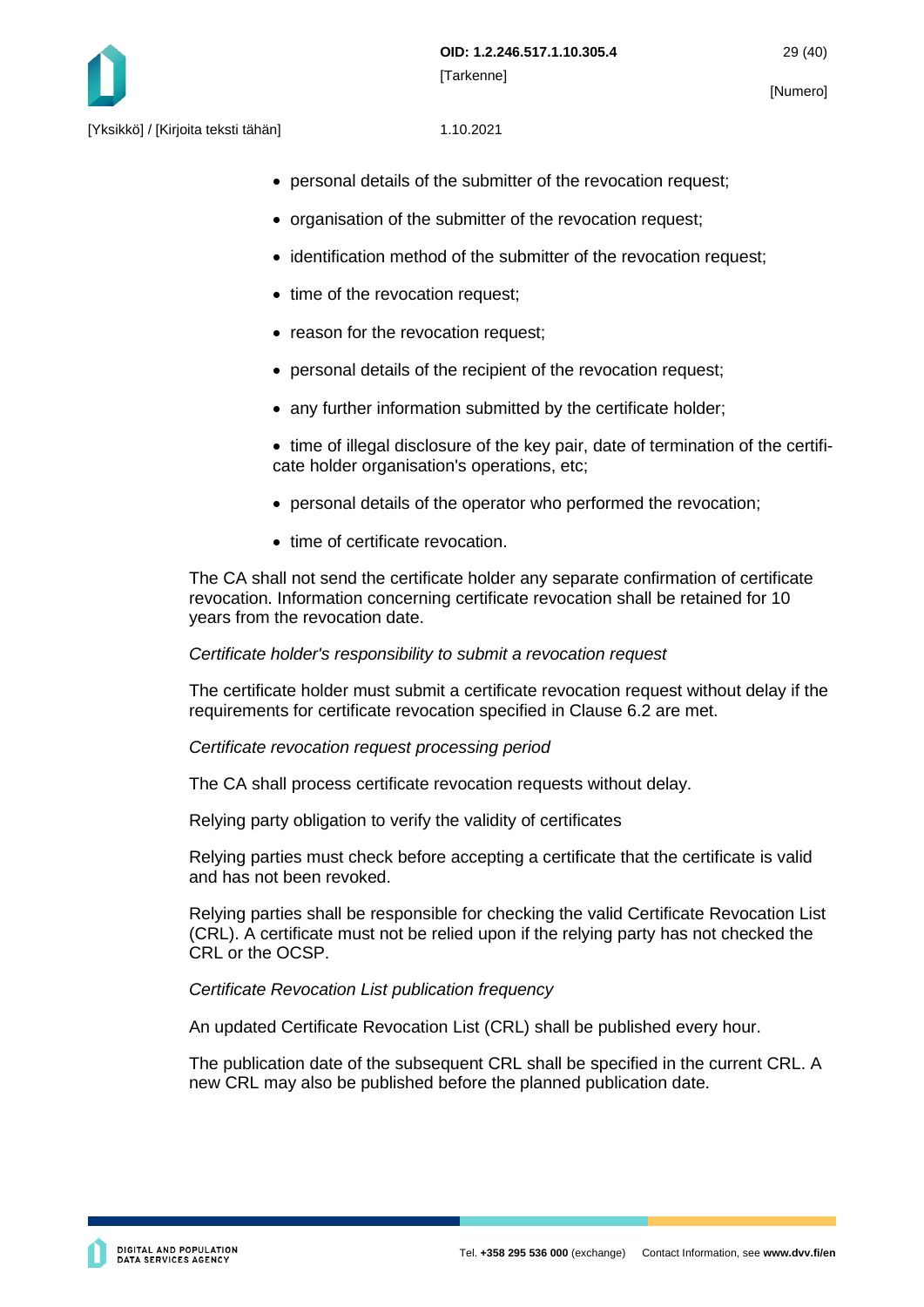

#### *Maximum period of CRL validity*

An updated CRL shall remain valid for a maximum period of 72 hours. The time of expiry shall be specified in each CRL.

The certificate holder may also decide to have a certificate revoked before its expiry.

#### *Revocation request procedure*

The certificate holder or the certificate holder organisation's authorised representative must notify the Digital and Population Data Services Agency's Certification Authority Services if it is known or suspected that the certificate holder's private key has been illegally disclosed. The notification shall be submitted by telephone during office hours on (09) 2291 6748, by fax on (09) 2291 6795 or email signed using a qualified certificate issued by the Digital and Population Data Services Agency to kirjaamo@dvv.fi. The notification must contain the following information: the notifier's name and organisation, the serial number of the service certificate to be revoked. The CA shall revoke the certificate in question on receipt of the notification. The certificate holder's liability for certificate usage shall end once the certificate holder has submitted a revocation request to the CA and received a confirmation of the revocation (during the phone call, by fax or by email as applicable).

## <span id="page-30-0"></span>**7.4 Certification Authority management and operation**

The Digital and Population Data Services Agency shall maintain a priority classification regarding certification service objects and systems, their securing, prioritisation and minimum maintenance level.

#### <span id="page-30-1"></span>**7.4.1 Security management**

The Digital and Population Data Services Agency's (DPDSA's) information security management takes place in compliance with the DPDSA's information security policy and the ISO 27001 standard.

#### <span id="page-30-2"></span>**7.4.2 Asset classification and management**

The Digital and Population Data Services Agency (DPDSA) is an agency operating under the Ministry of Finance and the certification services produced by it are covered by the financial management system and supervision governed by specific provisions. The DPDSA's financial management is based on laws and decrees governing central government finances as well as regulations issued by the Ministry of Finance and the State Treasury. Financial supervision is performed by the National Audit Office. Operational performance is also described from the perspective of effectiveness, economic efficiency and productivity.

Under the General Terms and Conditions of Government IT Procurement (JIT 2007) the DPDSA is responsible for ensuring that it has sufficient financial resources for the appropriate performance of certification activity and to cover any liability for damages.

#### <span id="page-30-3"></span>**7.4.3 Personnel and information security**

The Digital and Population Data Services Agency (DPDSA) shall act as the Certification Authority (CA) responsible for certification activity. Technical subcontractors shall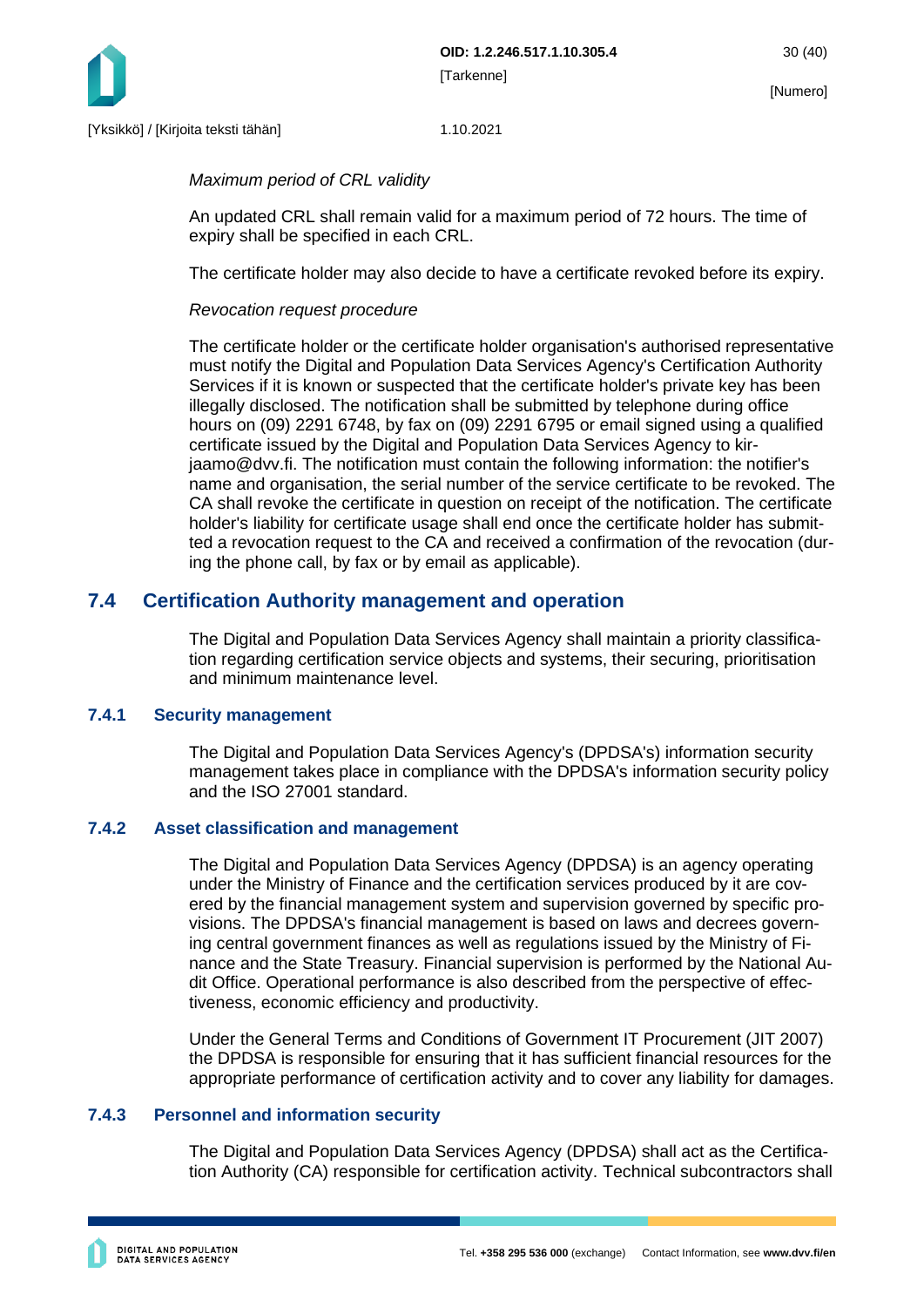

have been selected on the basis of competitive tendering and act on behalf and at the responsibility of the DPDSA.

The DPDSA shall pay particular attention to the reliability of both its own personnel and that of technical suppliers and registration authorities as well as the skills needed in the performance of tasks.

#### *Background checks*

The Digital and Population Data Services Agency shall obtain a basic background check on its own personnel and the personnel of technical suppliers who work in the certificate environment.

#### *Background check procedure*

Employees' work experience shall be examined during the recruitment process. A basic background check shall be performed on each employee on the basis of the information provided by the person using a standard form.

All those performing critical tasks in the Certification Authority (CA), certification services, directory service provision and revocation service must:

- fill in a form that will be submitted to the Finnish Security Intelligence Service for a basic background check on them;
- abstain from any tasks that are in conflict with their obligations and responsibilities;
- be persons who are not known to have been released from any previous tasks due to neglect of obligations or misconduct;
- be appropriately trained for their tasks.

#### *Training requirements*

Personnel of the Digital and Population Data Services Agency (DPDSA) shall be trained in a manner ensuring the best possible performance of their tasks. The DPDSA shall have a training plan with the DPDSA's Administration Unit responsible for its implementation.

#### *Expertise and competence maintenance*

Personnel training shall be planned and maintained in a manner ensuring that the expertise related to the performance of tasks is always at the best possible level as required for each task.

#### *Job rotation-related requirements*

Where job rotation is planned regarding Certification Authority (CA) duties, tasks must be organised is a manner ensuring the person is capable of performing their new tasks in the best possible manner. Maintenance of good information management practice and sufficient task-specific competence level shall be taken into consideration in job rotation planning.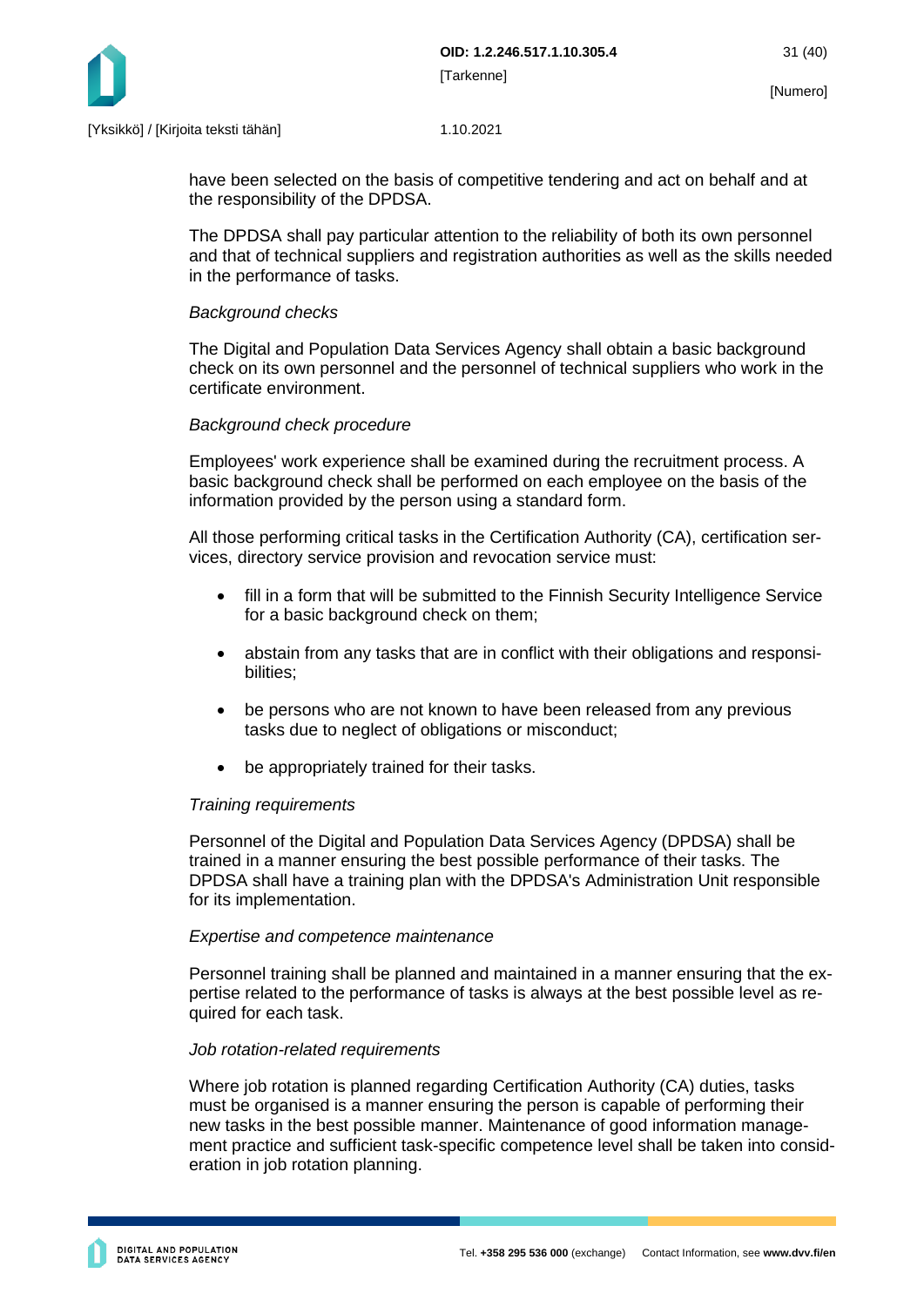

The DPDSA's information security policy and information security plan and other general guidelines of the DPDSA shall also be complied with in job rotation.

#### *Measures taken in the event of anomalies*

The personnel of the DPDSA shall perform their duties under the legal liability of a public servant for their official acts in office and in accordance with the DPDSA's internal guidelines. Provisions regarding the status of public servants are laid down under the Public Servants Act (750/1994).

#### *Personnel representing the organisation*

Personnel recruitment shall take place making sure personnel's skills are in compliance with the requirements set by their duties and that the background check carried out on them did not reveal anything that might create a conflict between their duties and certificate service provision.

#### *Documents made accessible by personnel*

The personnel shall always have access to the DPDSA's quality and security documents.

#### <span id="page-32-0"></span>**7.4.4 Physical and environmental security**

The Digital and Population Data Services Agency (DPDSA) uses technical suppliers for the performance of information technology duties related to certification services. As the Certification Authority (CA), the DPDSA shall be responsible for the security and appropriate functioning of all areas of certificate production.

#### *Location and building properties*

The CA's systems shall be located in high-security data centres and comply with the security guidelines and regulations issued for computer centres.

Premises security shall be ensured through the prevention of unauthorised access to the premises.

#### *Physical access to premises*

Access to premises where certificate system production duties take place shall be controlled. Both authorised and unauthorised access shall be detected by the access control system. Access to data centre premises shall require identification where the person is identified, his/her access rights checked and the events registered. Data centre premises shall be guarded around the clock.

#### *Backup arrangements*

Hardware solutions shall have been implemented in accordance with good data management practice to make sure that, in the event of system failure, a backup system can be activated without compromising the confidentiality, integrity or availability of data in the system.

Access to and servicing of spare parts of important hardware shall be secured.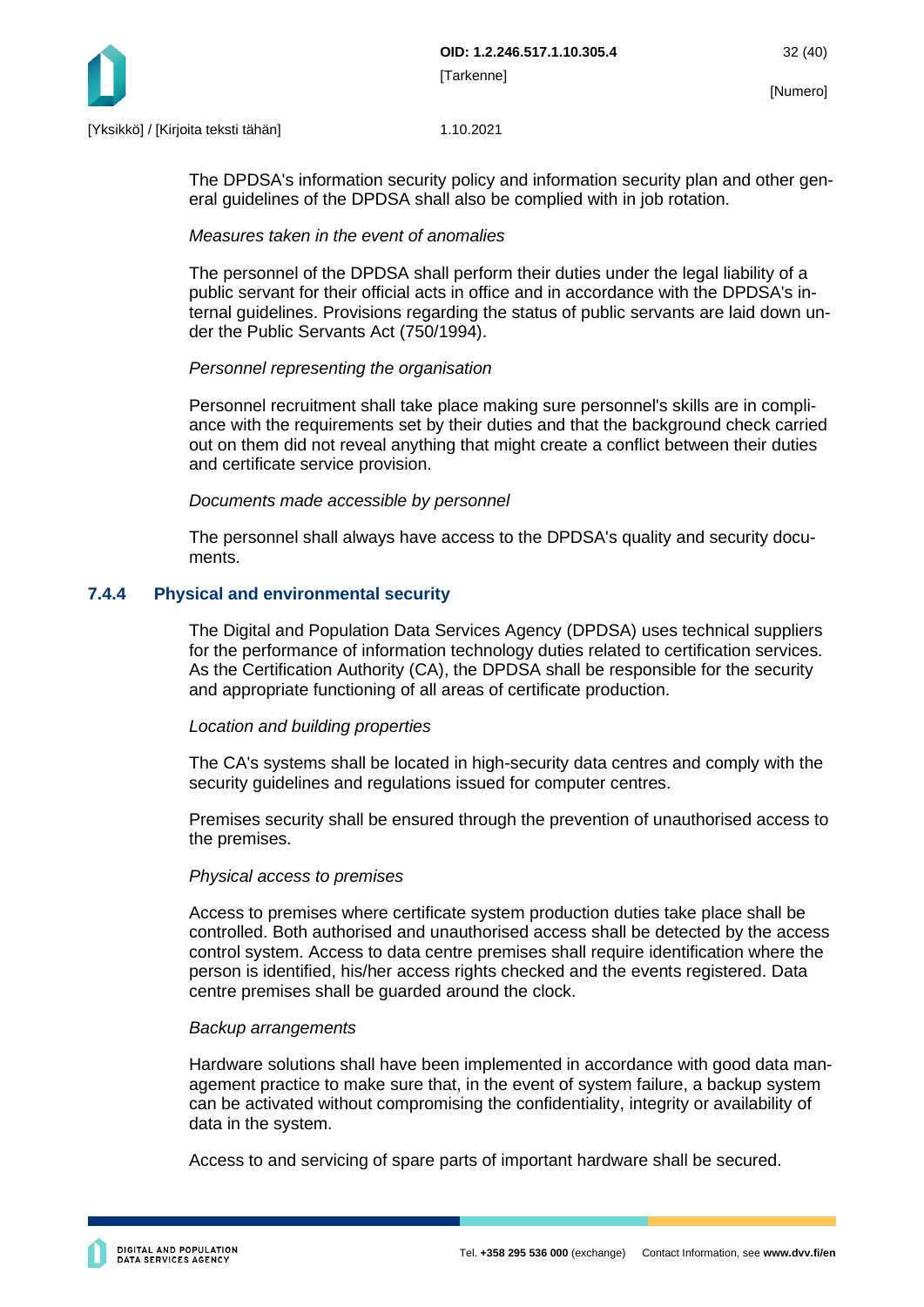

#### <span id="page-33-0"></span>**7.4.5 Operations management**

The Digital and Population Data Services Agency (DPDSA) uses technical suppliers for certificate production registration and IT tasks. The DPDSA shall act as the Certification Authority (CA) responsible for certification activity.

The CA's duties have been divided into the following responsibility areas:

- information security;
- registration;
- system maintenance;
- system usage;
- system control.

A supply agreement has been signed between the CA and the technical supplier, containing a detailed specification of the supplier's tasks, methods and responsibilities and the manner of ensuring information security.

#### <span id="page-33-1"></span>**7.4.6 System access management**

The generation, activation, backup copying and recovery of the Certification Authority's (CA's) private key shall take place in the presence of two persons authorised for system maintenance duties.

A minimum of two persons authorised for system maintenance duties shall be present during the formatting of the CA's private key security module.

The presence of one person authorised for the task shall be required for system usage.

The presence of one person shall be required for service certificate registration and identification.

#### <span id="page-33-2"></span>**7.4.7 Trustworthy systems deployment and maintenance**

Service certificate registration authority: The Certification Authority Services of the Digital and Population Data Services Agency shall act as the registration authority.

Certification system maintenance operators: Operators shall be identified using a personal management card intended for system maintenance. System maintenance operators shall comprise the certificate system supplier's system experts and DPDSA employees authorised for the task.

Certification system users: Users shall be identified using a personal ID card intended for system use. Certificate system users shall comprise data centre operators, technical certificate request launchers and the revocation service.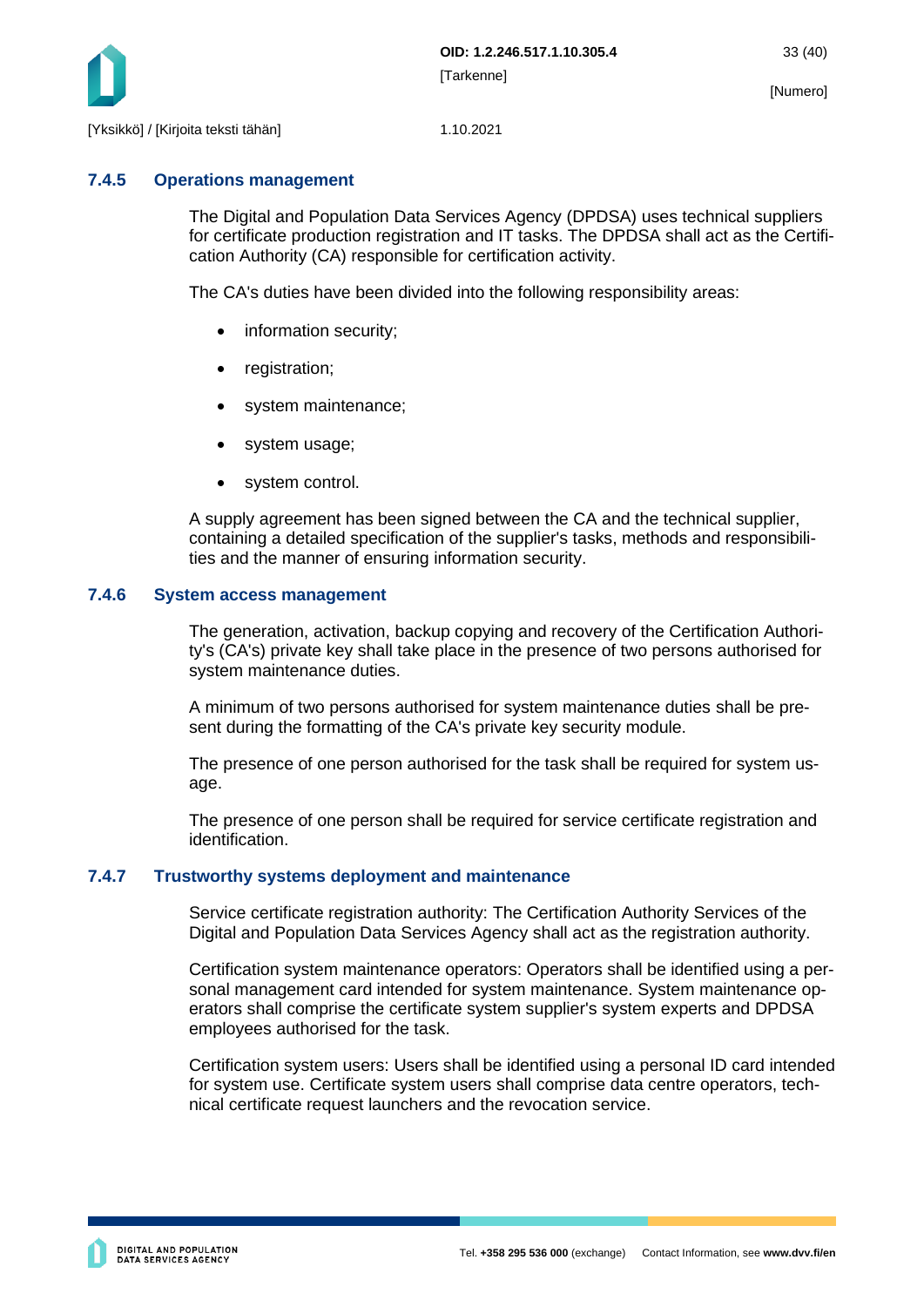

## <span id="page-34-0"></span>**7.4.8 Business continuity management and incident handling**

The Digital and Population Data Services Agency (DPDSA) shall have a continuity and preparedness plan that enables the continuity of certification activity.

## *CA private key compromise or certificate revocation*

The root Certification Authority (CA) shall specify in each of its Certification Practice Statement the measures to be taken by the root CA, the holders of certificates issued by the CA, parties relying upon the certificates issued by the CA, registration authorities and root CA employees in the event of compromise or other situation where the root CA's private key cannot be used.

In such cases the root CA shall either terminate its operations as described in Clause 7.4.9 or perform the following measures:

a) The root CA shall notify of the event all those holders of certificates issued by the CA, relying parties and all customers with whom the CA has signed an agreement or that are otherwise in such a relationship with the root CA due to their contractual relationship or official activity that they must be informed by the root CA of the issue.

b) The root CA shall generate a new key in accordance with Clause 7.3.3.

c) All CA and end-user certificates issued using the compromised key and valid at the time shall be revoked by inclusion in one or more revocation lists the validity of which shall not terminate until the termination of the validity of the last revoked CA certificate

## *Compromise of security due to a natural or other disaster*

The DPDSA security policy shall include provisions for measures to be taken in the event of an external security threat. The DPDSA has been issued with the ISO 27001 Information Security Management Certificate, under which specific requirements are set for DPDSA activities, including in the event of a disaster.

## <span id="page-34-1"></span>**7.4.9 Certification Authority termination**

Certification Authority (CA) termination shall be a situation where all CA services related to certificate issue are permanently terminated. Situations where a certification service is assigned from one organisation to another shall not constitute CA termination.

The CA shall provide notice of certification service termination as soon as possible and always no later than one month before the date of termination.

Before the CA terminates its services, the following procedures shall be executed as a minimum:

a) The CA shall revoke all issued and valid service certificates by inclusion in one or more Certificate Revocation Lists (CRL) the validity of which shall not terminate until the termination of the validity of the last revoked service certificate.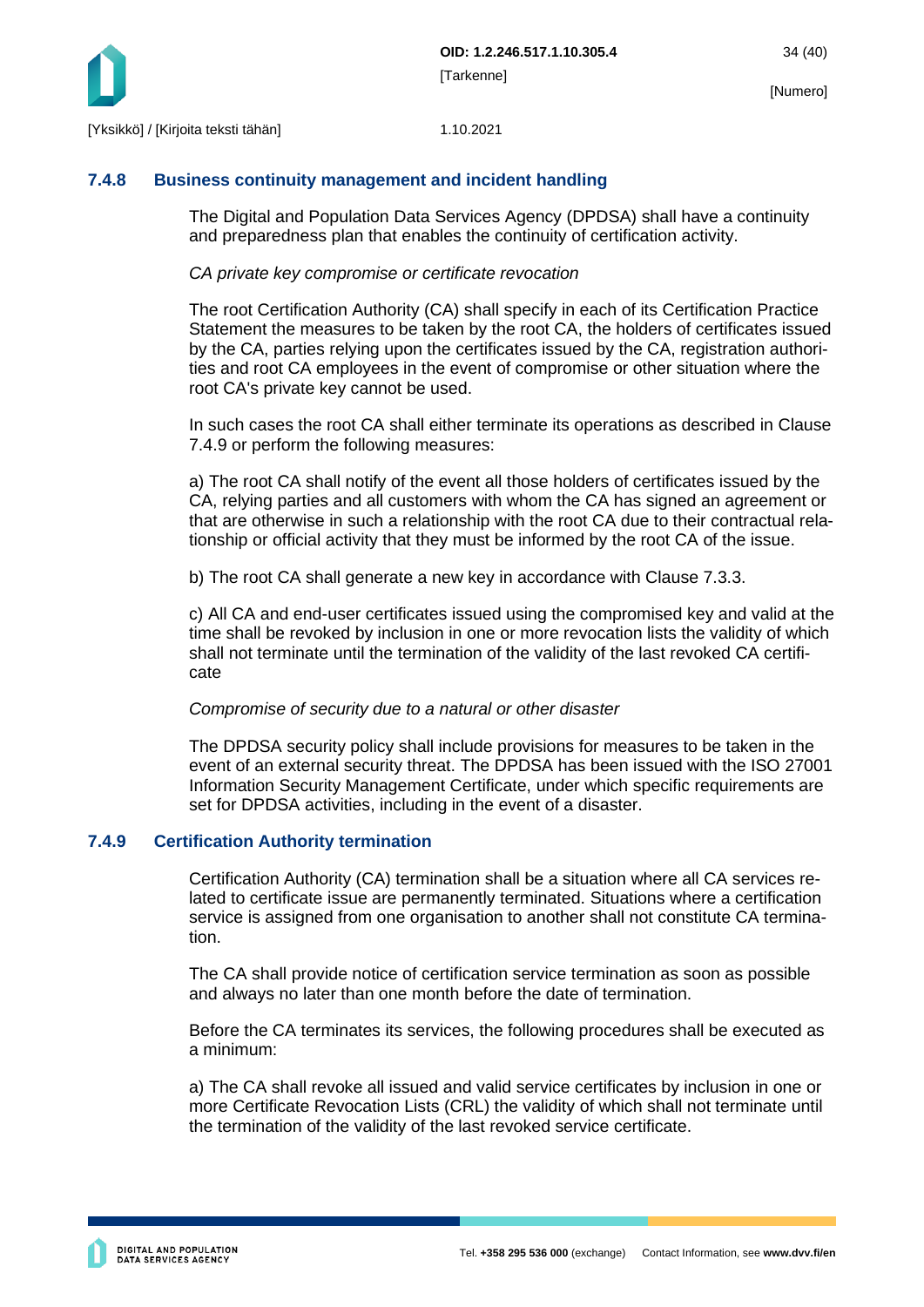

b) The CA shall terminate all authorisation of its contractual partners to act on behalf of the CA in the performance of any functions related to the process of issuing certificates.

c) The CA shall ensure that access to the CA's archives shall be maintained following the termination of the CA's operations.

#### <span id="page-35-0"></span>**7.4.10 Compliance with legal requirements**

The Digital and Population Data Services Agency (DPDSA) shall comply with current Finnish legislation in its certification services.

Provisions regarding certificates issued by the DPDSA are laid down in the Act on the Population Information System and the Act on Certificate Services Provided by the the Digital and Population Data Service Agency (661/2009).

The DPDSA's liability for damages related to the provision of certificate services shall be determined in accordance with the provisions of the Tort Liability Act (412/1974). The Certification Authority's (CA's) liability for damages as laid down in the Act on Electronic Services and Communication in the Public Sector (13/2003) shall also apply to the Digital and Population Data Services Agency.

#### <span id="page-35-1"></span>**7.4.11 Recording of information concerning certificates**

Information published by the Certification Authority (CA) shall be available on the CA's website. Confidential data of the certificate system shall be stored in the CA's own, confidential data warehouse. CA data shall be archived in accordance with current archiving regulations. Particular care shall be exercised in the processing of personal data, and the Digital and Population Data Services Agency (DPDSA) has published a specific Code of Conduct for the provision of certification services in accordance with the Personal Data Act. The CA has also prepared for each section of the certificate system a description of personal data file regarding the processing of personal data.

The provisions of the Archives Act (831/1994) shall apply as general legal provisions governing archiving. The right to access information shall be determined in accordance with the Act on the Openness of Government Activities (621/1999). Provisions laid down in legislation on electronic services shall also apply to the archiving of certificates. Certificate register data shall be retained for ten (10) years following certificate expiry. The following information shall be archived by the CA:

a) the application form signed by the applicant, a document attesting the receipt of the server certificate and related general terms and conditions of use;

b) server certificates issued, their data content and further information related to lifecycle management since the expiry of their validity period or since their revocation;

c) events related to the generation and renewal of the CA's private key;

d) server certificate revocation requests;

e) Certificate Revocation Lists saved in the public directory and other information related to server certificate revocation;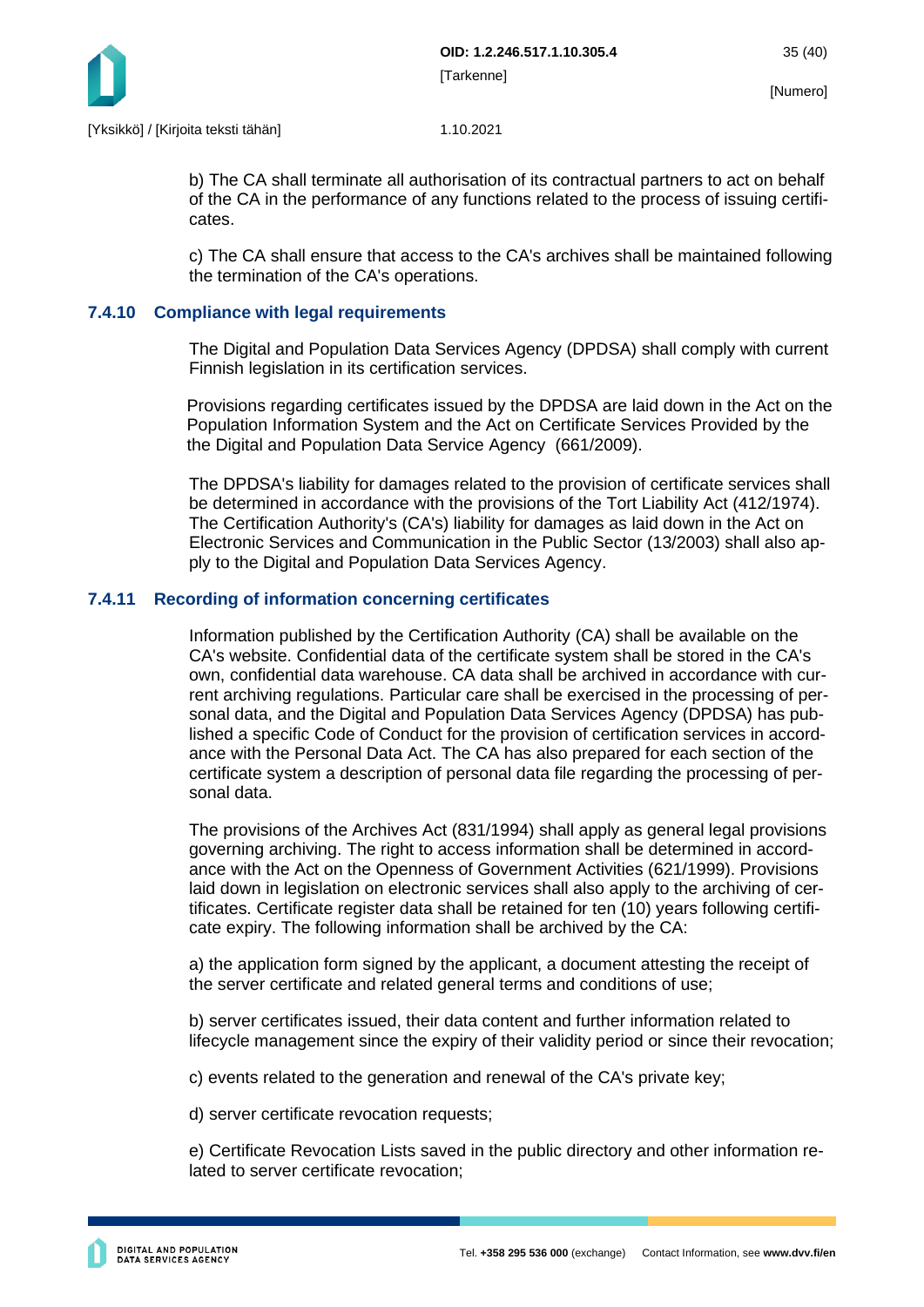

f) the currently valid and previously published Certificate Polices and corresponding Certification Practice Statements;

g) measures performed by certificate system maintenance and users registered as certificate system users are recorded in log files;

h) audit reports and minutes, including information security audits and system audits.

Archived information shall be retained in accordance with the provisions that apply to authorities acting as a CA of qualified certificates.

#### *Archives protection*

The CA shall store archived documents related to server certificate retrieval, identification of persons and issue of server certificates in appropriate premises.

Archived data shall be stored in high-security premises with access control.

#### *Archived data backup procedures*

Backup copies shall be stored in premises that are physically separate from original data.

#### *Archived data access and backup methods*

In the event of CA service suspension or termination, the CA shall inform all of its customers that the archives will remain accessible. All inquiries concerning archived data shall be sent to the CA or the party specified by the CA before the termination of its operations.

The CA shall ensure archive accessibility and readability, including in the event that the CA's activities are suspended or terminated.

Data from archives may be released as justified from the perspective of the server certificate holder or relying party.

## <span id="page-36-0"></span>**7.5 Organisational requirements**

The Digital and Population Data Services Agency (DPDSA) is an authority maintaining a personal data file that is tasked in addition to its other duties with the provision of services related to certified e-Government services in accordance with the Act on the Population Information System and the Act on Certificate Services Provided by the Digital and Population Data Service Agency (661/2009).

The DPDSA shall issue certificates on application. The certificate applicant's rights and obligations shall be specified in the DPDSA's certificate application document and general terms and conditions of use which form the agreement entered into with the certificate applicant.

An agreement shall have been entered into between the DPDSA and the registration authority and other providers supplying elements of certification services that specifies each party's rights, liabilities and obligations indisputably.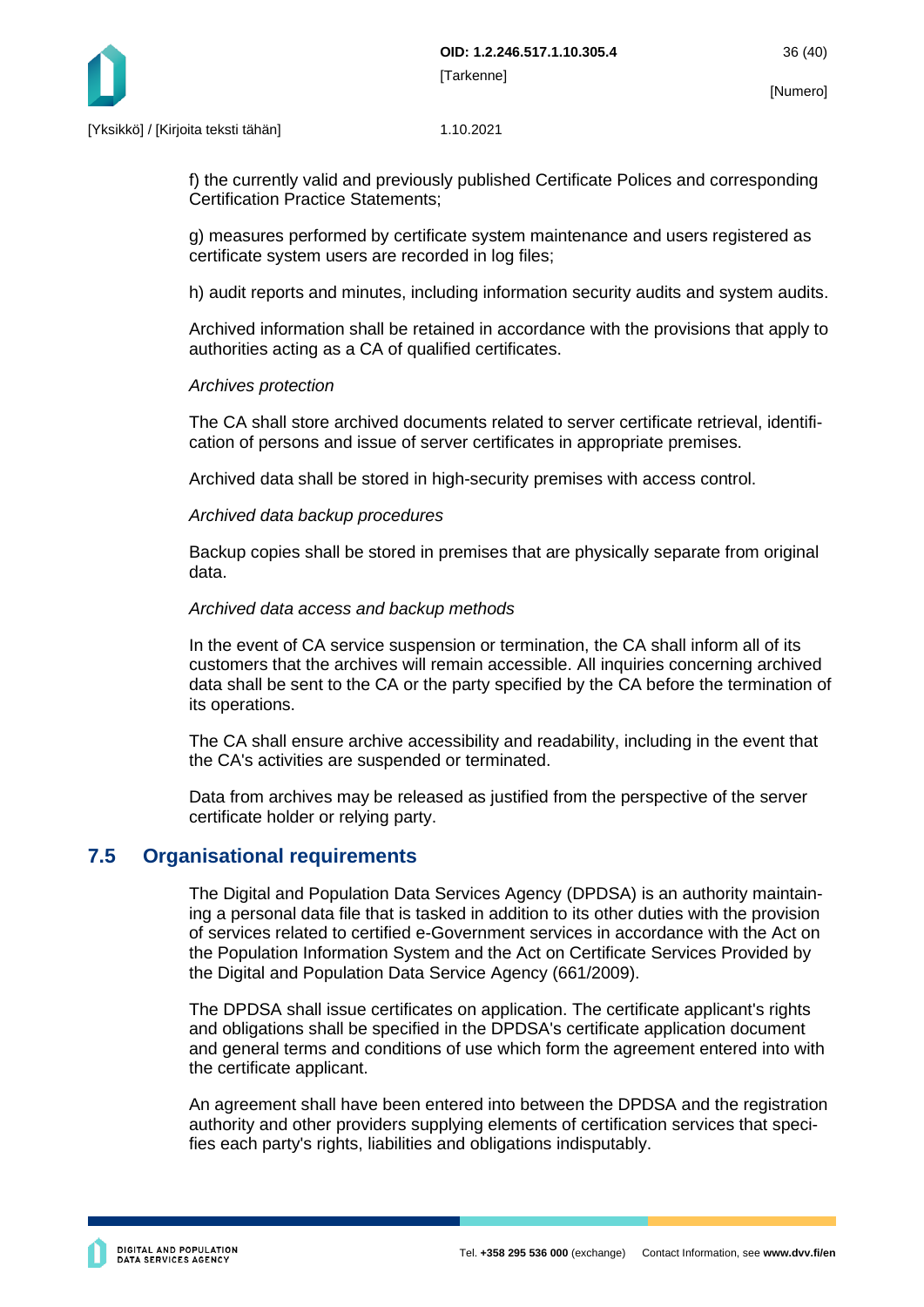

The certification services produced by the DPDSA are covered by the financial management system and supervision governed by specific provisions. The DPDSA is an agency operating under the Ministry of Finance. The DPDSA's financial management is based on laws and decrees governing central government finances as well as regulations issued by the Ministry of Finance and the State Treasury. Financial supervision is performed by the National Audit Office. Operational performance is also described from the perspective of effectiveness, economic efficiency and productivity.

The DPDSA shall comply with current Finnish legislation in its certification services. The DPDSA shall act in a careful, reliable and appropriate manner. The DPDSA shall make information regarding certificates and certification activity, on the basis of which the CA's activities and their trustworthiness can be assessed, available to the public.

The DPDSA shall pay particular attention to the trustworthiness of both its own personnel and that of technical suppliers and registration authorities as well as the skills needed in the performance of tasks. The DPDSA shall have sufficient technical skills and financial resources for the appropriate performance of certification activity and to cover any liability for damages. The personnel of the DPDSA shall perform their duties under the legal liability of a public servant for their official acts in office and in accordance with the DPDSA's internal guidelines. Provisions regarding the status of public servants are laid down under the Public Servants Act (750/1994).

Any disputes shall be settled in accordance with Finnish law. Settlement of complaints and disputes and financial supervision and administration of justice shall take place under current legislation.

This Certification Practice Statement has been registered by the DPDSA and the copyright thereto shall be owned by the DPDSA. The DPDSA shall own all information related to certificates and documentation in accordance with the technical supply agreements. The DPDSA shall own full ownership and access rights to this Certification Practice Statement. The DPDSA shall be responsible for the administration of and updates to this Certification Practice Statement.

## <span id="page-37-0"></span>**8 Framework for the definition of other certificate policies**

This clause provides a general framework for other policies for Certification Authorities (CAs) issuing certificates. A CA may claim conformance to this general framework as defined in clause 8.3. In general terms this requires conformance to the requirements in Clauses 6 and 7 excluding those applicable only to CAs issuing certificates to the public.

## <span id="page-37-1"></span>**8.1 Certificate policy management**

#### *Re-specification*

The Certification Authority (CA) may carry out re-specification due to legislative, operational or technical requirements. Any re-specification must be entered in the Certificate Policy and Certification Practice Statement documents as follows.

*Publication and information provision*

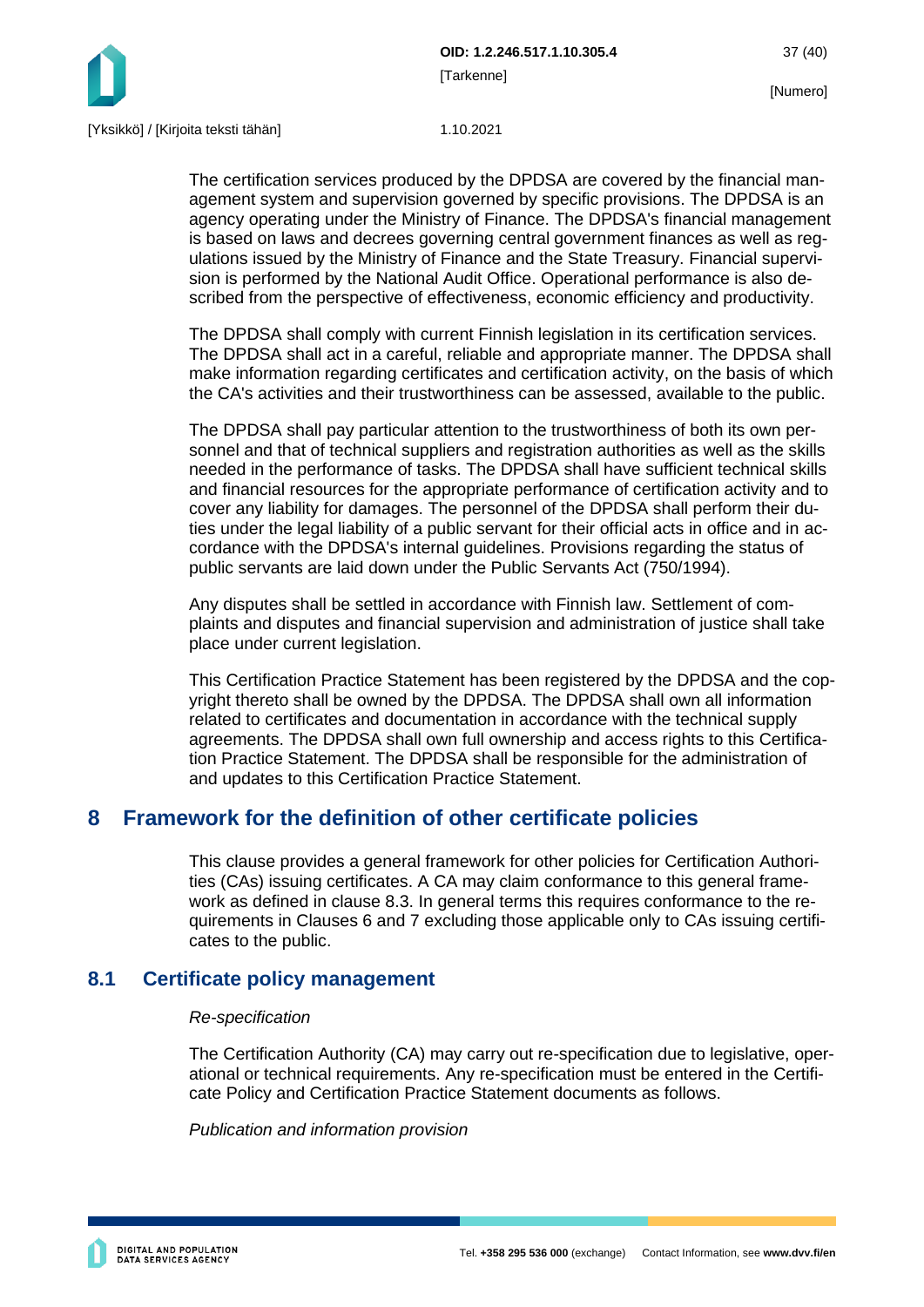

The CA shall publish a Certificate Policy and Certification Practice Statement and make them available online at www.fineid.fi.

The CA's public specifications concerning certificate production shall also be available on the same website.

Agreements entered into with IT suppliers regarding certificate supply as well as production system descriptions and product specifications shall be confidential.

#### *Certification Practice Statement amendment and adoption procedures*

Certificate Policies and Certification Practice Statements for service certificates shall be adopted by the DPDSA. Any changes to these documents may only take place in accordance with the DPDSA's internal amendment procedures.

The DPDSA shall provide a notification of any amendments in good time before their entry into force to the Finnish Transport and Communications Agency (Traficom) and on its own website.

The DPDSA shall perform document version management and archive all Certificate Policy and Certification Practice Statement documents. Typographic corrections and changes in contact details may be made immediately.

> 1. Amendments to any item of the Certificate Policy and the Certification Practice Statement may be made following a notice of future amendments to main substance given 30 days before their entry into force.

> 2. Items that the DPDSA does not regard as having a significant impact on certificate holders or relying parties may be amended by giving 14 days' notice.

## <span id="page-38-0"></span>**8.2 Additional requirements**

Subscribers and relying parties shall be informed, as part of implementing the requirements defined in Clause 7.3.4, of the ways in which the specific policy adds to or further constrains the requirements of the certificate policy as defined in the present document.

## <span id="page-38-1"></span>**8.3 Conformance**

The Certification Authority (CA) shall only claim conformance to this Certification Practice Statement:

> a) if the CA claims conformance to the identified Certificate Policy and makes available to subscribers and relying parties on request the evidence to support the claim of conformance. This evidence can be, for example, a report from an auditor confirming that the CA conforms to the requirements of the identified policy. The auditor may be internal to the CA organisation but should have no hierarchical relationship with the department operating the CA; or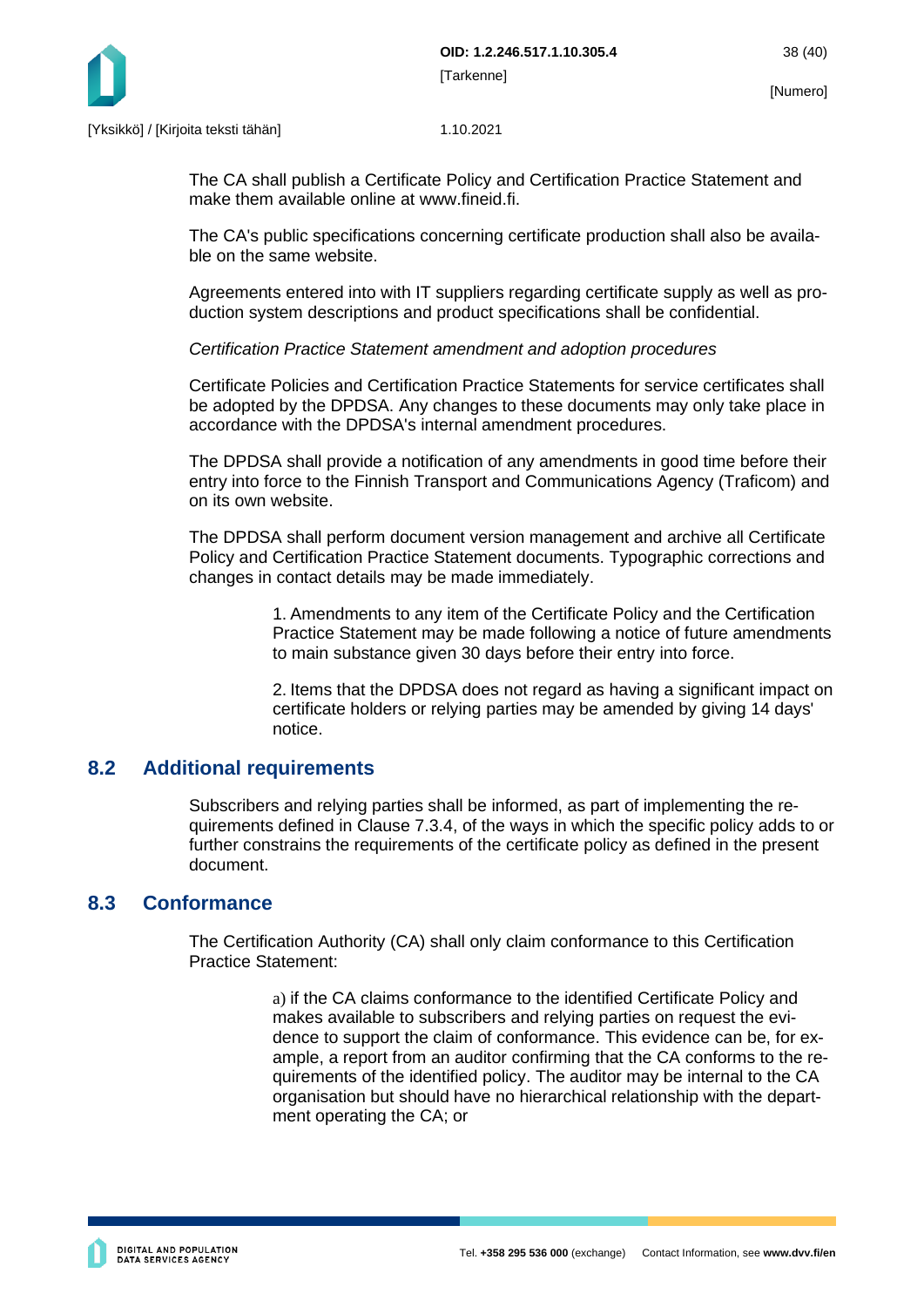

b) if the CA has a current assessment of conformance to the identified Certificate Policy by an independent party. The results of the assessment shall be made available to subscribers and relying parties on request.